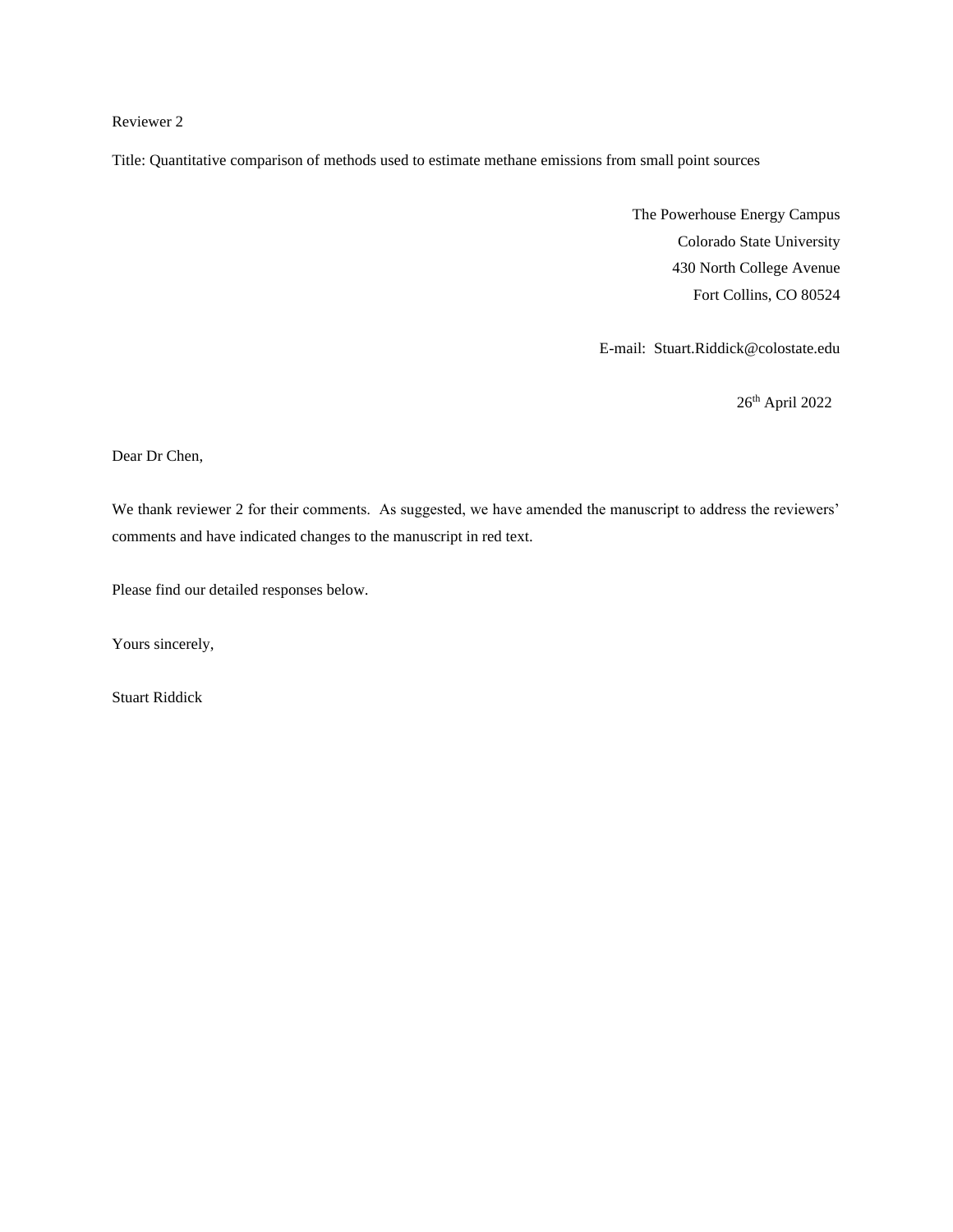## **Reviewer 2 General comment 1:**

The state of the art in the introduction doesn't acknowledge other available techniques. The selection of methods reproduced in the study is not explicit, and the reasons for ignoring/discarding other techniques is not clarified.

Response to reviewer:

The genesis of this publication was the repeated question asked of METEC research scientists: "how good are these methods at measuring emissions typically seen from abandoned oil and gas wells and what are the benefits of repeat experiments?". Here, we present the methods most commonly used to quantify emissions and conduct blinded experiments to how representative a single quantification measurement can be and then investigate the utility of repeat measurements. Other methods that the reviewer has listed below are simply not suitable for measuring emissions typical of the majority of abandoned wells. FLIR is not a quantification approach, mass balance could be used but I have never come across it being used to measure individual point sources, tracer release is a long a technically tricky approach and ill-suited to this sort of hit-and-run measurement approach, and remote sensing has typical detection limits of  $10+kg CH_4 h^{-1}$  for drones and  $100+kg CH_4 h^{-1}$  for aircraft and completely unsuitable.

Changes to the manuscript:

To clarify our objective we have added text at L 27:

"Methane (CH4) gas is a powerful greenhouse gas with a greenhouse warning potential 84 times larger than carbon dioxide over 100 years. Quantification of CH<sup>4</sup> emissions from abandoned wells has recently become an area of interest as studies suggest over  $200 \text{ Gg } CH_4 \text{ yr}^{-1}$  is emitted from 2.2 million abandoned wells in the US alone (US EPA, 2021). Quantifying and then plugging these wells makes them an attractive target for achieving goals set out in the Paris Agreement (Nisbet et al., 2020). Additionally, private companies are beginning initiatives to generate revenue through carbon credits gained by plugging wells and accurate quantification is essential for realizing the capital.

As there are millions of abandoned wells globally, there is a growing need to measure as many wells as quickly as possible to identify the most emissive wells. Typically, an emission from an abandoned well can be considered as an above-ground point source that is relatively small in emission size, up to 180 g CH<sub>4</sub> hour<sup>-1</sup> (Riddick et al., 2019a; Pekney et al., 2018; Townsend-Small et al., 2016; Boothroyd et al., 2016). Other emission sources, such as emissions pipeline leakage, are fundamentally different in behavior, where gas travels through the soil and forms an area emission at the surface, these sources require different methods for estimating the emission, e.g. mass balance or eddy covariance. Area emissions could form if a plugged well leaks from corrosion of the borehole casing, but this will not be discussed in this study.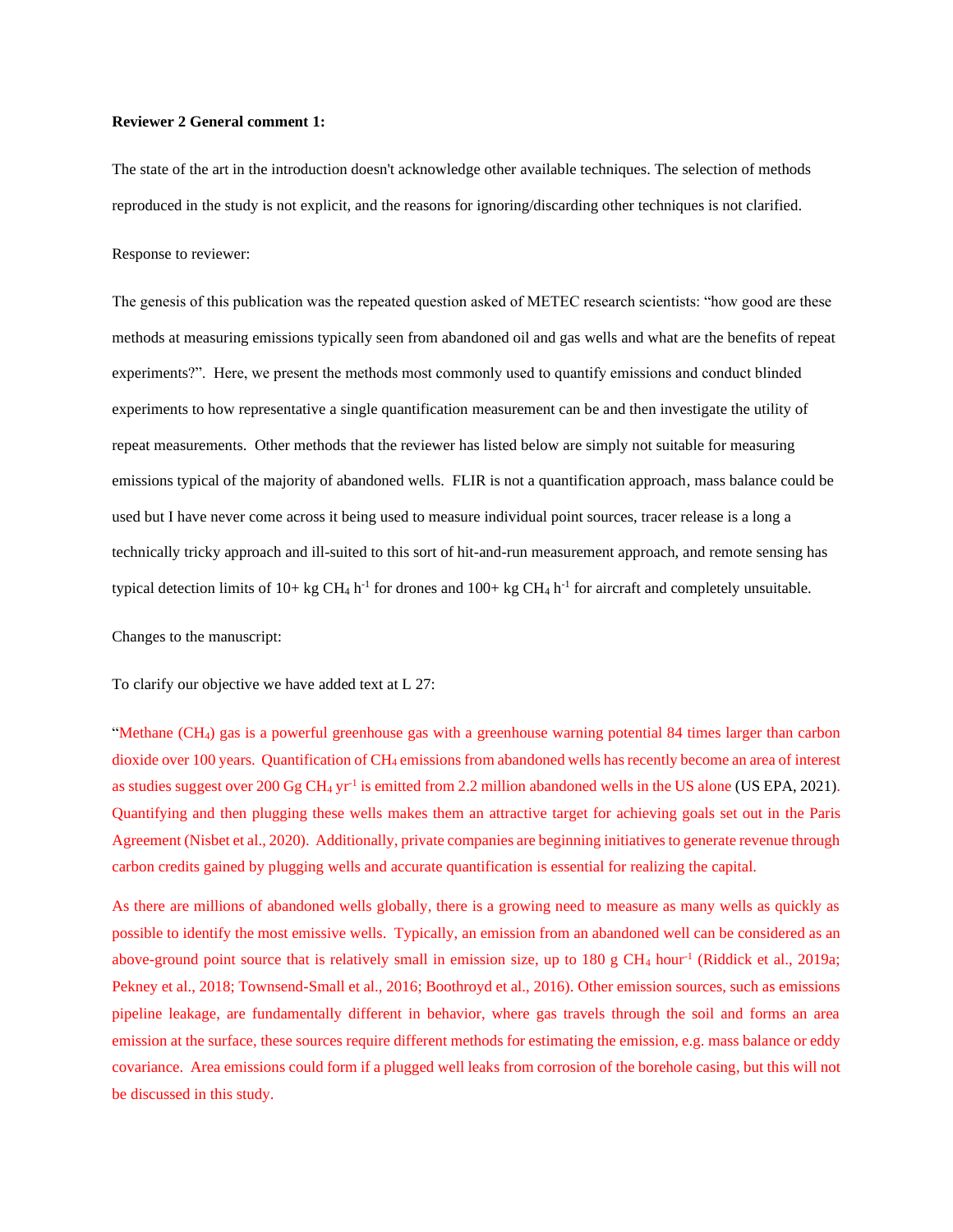Several methods are being used to measure emissions from these smaller point sources, i.e. less than 180 g CH<sub>4</sub> hour-<sup>1</sup>. The chosen measurement approach depends on how close an observer can get to the source, instrumentation availability and the meteorological/micrometeorological conditions at the measurement site. Measurement methods can be classed as direct, i.e. touching/enclosing the source, and downwind measurements where access is not possible. Direct methods include static chambers (Livingston and Hutchinson, 1995), dynamic flux chambers (Riddick et al., 2019a, 2020b; Aneja et al., 2006) and Hi Flow sampling (Pekney et al., 2018; Allen et al., 2013; Brantley et al., 2015). While downwind methods include Gaussian-based plume models (Baillie et al., 2019; Caulton et al., 2014; Riddick et al., 2019b, 2020a; Edie et al., 2020; Bell et al., 2017) and Lagrangian dispersion models (Riddick et al., 2019b, 2017; Denmead, 2008; Flesch et al., 1995). Emissions calculated using the majority of these methods have not been comprehensively compared using to controlled emission source rates.

Other quantification methods are generally unsuitable for measuring emissions from abandoned wells. Infra-red cameras, such as FLIR cameras, cannot be used to quantify emission and have difficultly detecting plume smaller emissions (Zimmerle et al., 2020). Mass balance approaches are unlikely to detect the small and narrow plume from the abandoned well. Tracer release is technically demanding, takes a long time to make a single measurement and requires road access for measurement. Remote sensing has typical detection limits of  $10+$  kg CH<sub>4</sub> h<sup>-1</sup> for aircraft (Duren et al., 2019), 100+ kg CH<sub>4</sub> h<sup>-1</sup> for satellites (Cooper et al., 2022) and unsuitable for these types of emission source. As such, these other quantification methods will not be investigated in this study.

In general, as access becomes more restricted, emission rates larger, or safety concerns increase (such as the coemission of harmful gases), the method used to estimate the  $CH_4$  emission rate of a source must be carefully considered. From experience and the response of a 4-gas monitor, working close enough to measure emissions greater than 200 g CH<sub>4</sub> h<sup>-1</sup> for many of these methods (especially the chambers and Hi Flow) can be unsafe, therefore this study is limited to quantifying CH<sub>4</sub> emissions between the lowest flow METEC can produce (40 g CH<sub>4</sub> h<sup>-1</sup>) and the highest flow we feel comfortable measuring with these methods (200 g CH<sub>4</sub> h<sup>-1</sup>). Putting these emission ranges into real-word context, the maximum emission from unplugged and abandoned wells was measured at 177 g CH<sub>4</sub> h<sup>-1</sup> in West Virginia (Riddick et al., 2019a), 175 g CH<sub>4</sub> h<sup>-1</sup> in Pennsylvania (Pekney et al., 2018), 146 g CH<sub>4</sub> h<sup>-1</sup> across the US (Townsend-Small et al., 2016) and 35 g CH<sub>4</sub> h<sup>-1</sup> in the UK (Boothroyd et al., 2016). As most of the methods presented here require access to the source, we considered 200 g CH<sub>4</sub> h<sup>-1</sup> to be a sensible limit to the emission rate and is larger than the emissions observed by many previous studies. Therefore, the scope of this study is limited to estimating CH<sup>4</sup> emissions from a single point source that we would realistically be able to approach and measure, i.e. between 40 and 200 g CH<sub>4</sub> h<sup>-1</sup>."

**Reviewer 2 General comment 2:**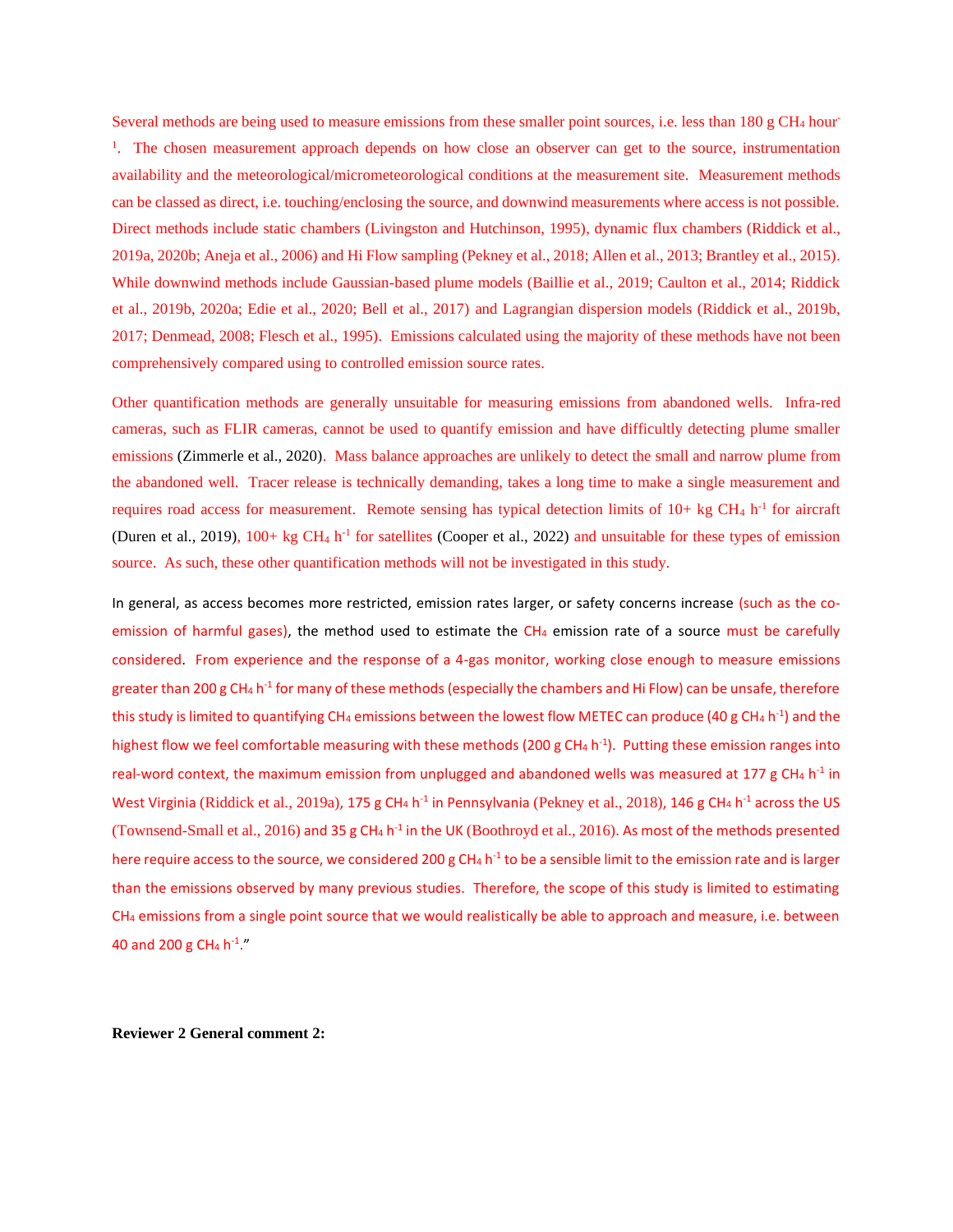There is a lack of context elaborating on the specific needs of the industry (e.g. buried sources are ignored or implicitly included as the paper seem to focus on aerial point sources), and possibly introducing some sort of statistical distribution of leak size would be useful.

Response to reviewer:

Emissions from buried oil and gas infrastructure is a different study. The authors are involved in many studies to investigate this [\(R-PLUME Large Pipeline Leaks -](https://energy.colostate.edu/metec/r-plume-large-pipeline-leaks/) Energy Institute (colostate.edu); [Upstream Pipeline Safety,](https://energy.colostate.edu/metec/upside/)  Integrity and Detection - [Energy Institute \(colostate.edu\);](https://energy.colostate.edu/metec/upside/) Innovative [Sensor Network for Subsurface Emissions -](https://energy.colostate.edu/metec/innovative-sensor-network-for-subsurface-emissions/) [Energy Institute \(colostate.edu\)\)](https://energy.colostate.edu/metec/innovative-sensor-network-for-subsurface-emissions/) and, unlike above-ground point sources, below ground emissions evolve to become area emissions at the surface with methane sinks throughout the surface as well as at the surface-atmosphere interface. To our knowledge, evaluating below-surface quantification methods using controlled releases has never been conducted before and would merit a separate publication.

The data presented in this manuscript represents the first time a controlled release has been used to evaluate and compare the performance of five above-ground point-source emission quantification methods. This presents a major step-forward in understanding utility of each these quantification methods. Additionally, we present data for researchers, regulators or private operators on which method is the most suitable for deployment in a given circumstance with operational shortcomings, such as instrument availability.

Changes to the manuscript:

To highlight why we are measuring above-ground point sources we have included the following text.

### At L28:

". Quantification of CH<sup>4</sup> emissions from abandoned wells has recently become an area of interest as studies suggest over 200 Gg CH<sub>4</sub> yr<sup>-1</sup> is emitted from 2.2 million abandoned wells in the US alone (US EPA, 2021). Quantifying and then plugging these wells makes them an attractive target for achieving goals set out in the Paris Agreement (Nisbet et al., 2020). Additionally, private companies are beginning initiatives to generate revenue through carbon credits gained by plugging wells and accurate quantification is essential for realizing the capital.."

At L33: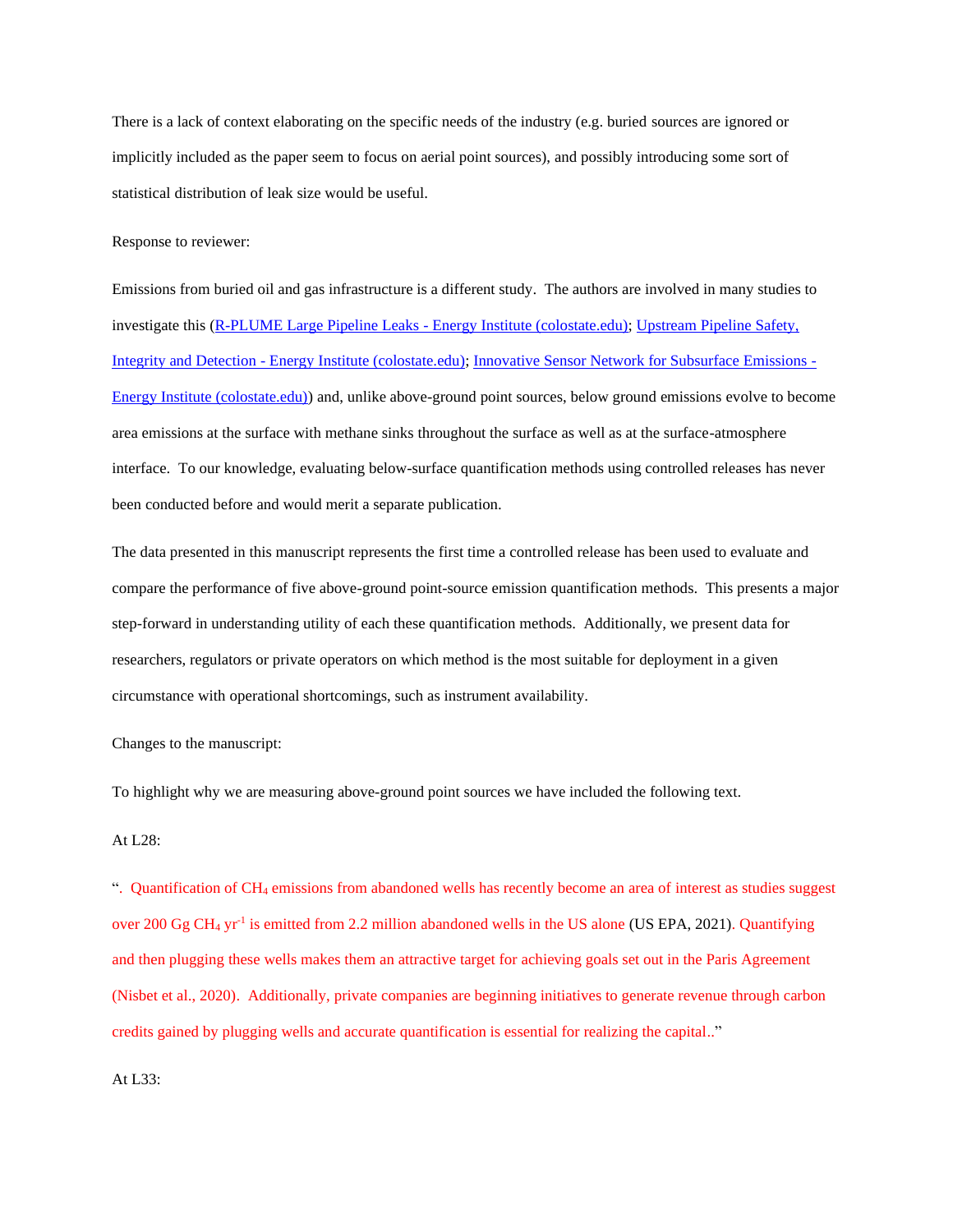"Typically, an emission from an abandoned well can be considered as an above-ground point source that is relatively small in emission size, up to 180 g CH<sub>4</sub> hour<sup>-1</sup> (Riddick et al., 2019a; Pekney et al., 2018; Townsend-Small et al., 2016; Boothroyd et al., 2016). Other emission sources, such as emissions pipeline leakage, are fundamentally different in behavior, where gas travels through the soil and forms an area emission at the surface, these sources require different methods for estimating the emission, e.g. mass balance or eddy covariance. Area emissions could form if a plugged well leaks from corrosion of the borehole casing, but this will not be discussed in this study."

## **Reviewer 2 General comment 3:**

Finding that accuracy calculated from 3 estimates (Ar) improves compared to the discrepancy of a first, single estimate (A) is trivial but nevertheless occupies a significant part of the results (sect 3.1) and discussion: Sect. 4.1 is dedicated to this, even discussing a particular occurrence where 3-point accuracy is lower than the single point discrepancy. In general, if Ar is available, there is little statistical sense to discuss A at all.

## Response to reviewer:

Have redone the results and discussion sections to remove emphasis from *A*.

Changes to the manuscript:

## At L317:

"Both the dynamic chamber ( $A_r$  = -10%, -8%, -10% at emission rates of 40, 100 and 200 g CH<sub>4</sub> h<sup>-1</sup>, respectively) and Hi Flow (*A<sup>r</sup>* = -18%, -16%, -18%) repeatedly underestimate the emission, but the dynamic chamber is the most accurate for measurement. For the far field methods, the bLs method underestimated emissions ( $A<sub>r</sub> = +6$ %, -6%, -7%) while the GP method significantly overestimated the emissions (*A<sup>r</sup>* = +86%, +57%, +29%) despite using the same meteorological and concentration data as input. These findings are consistent with another study (Bonifacio et al., 2013), however, this is the first study that has compared both to a known emission rate. In all cases the accuracy in the emission estimate increased with emission rate apart from the Hi Flow. The Bacharach Hi Flow system is designed to measure emission from 50 g CH<sub>4</sub> h<sup>-1</sup> to 9 kg CH<sub>4</sub> h<sup>-1</sup> to an accuracy of  $\pm$  10%. All flow rates presented here are at the lowest range that the Hi Flow can measure and it is likely that the uncertainty in the systems sensors that measures between 40 and 400 g CH<sub>4</sub> h<sup>-1</sup> is of negligible difference.

The method that improves the most as the emission rate increases is the GP method, where accuracy increases from +87% to +29% as the emission rate increased from 40 to 200 g CH<sub>4</sub> h<sup>-1</sup>. This improvement in emission is likely caused by the increased size of the plume and the ability of GP model to parameterize the concentration at distances from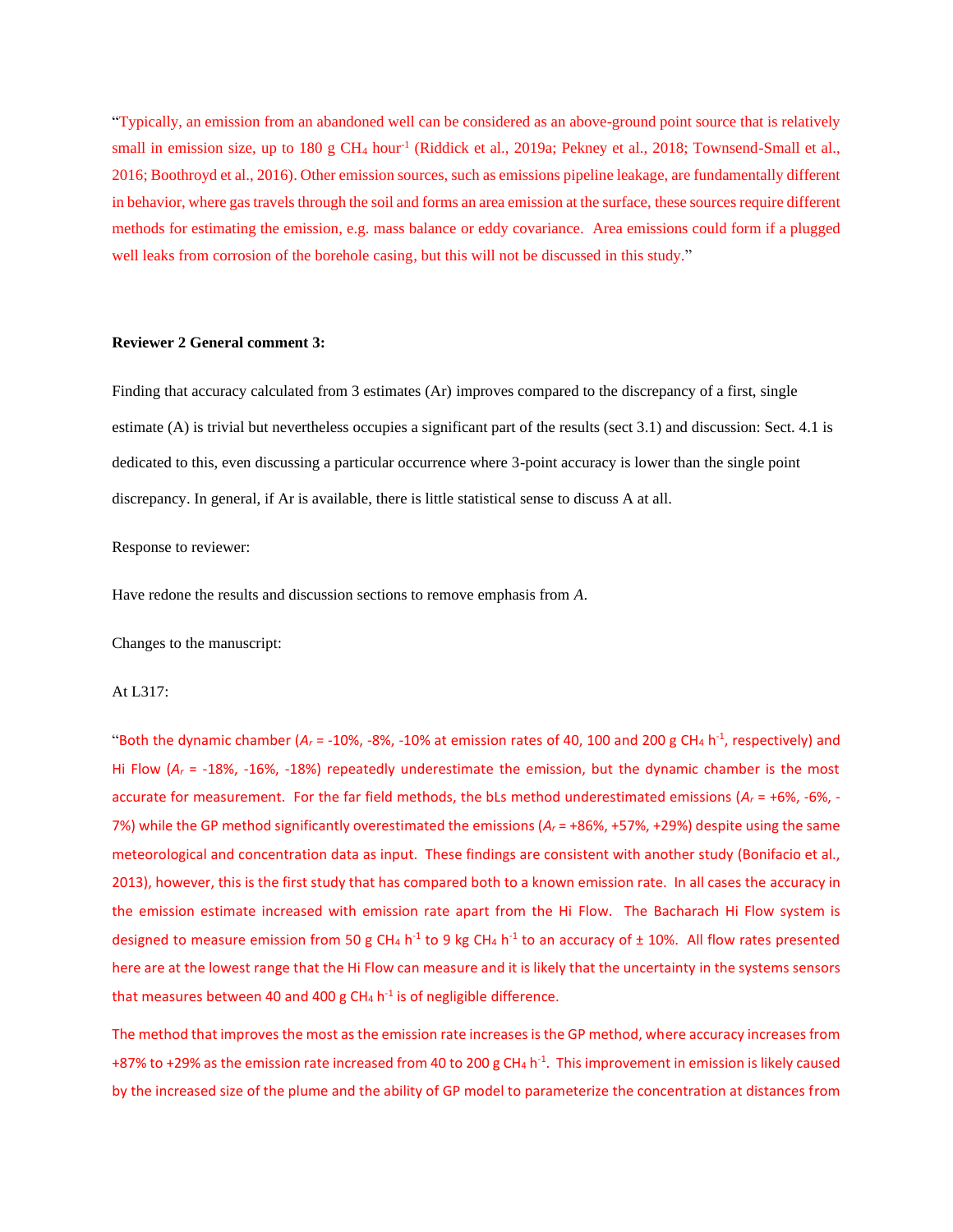the centerline of the plume. Although not explicitly stated, the parameterization of the lateral dispersion in the GP model is the same at 100 m as at 5 m which is unlikely. Other controlled release experiments using the GP approach show similar uncertainties, one experiment reported average emissions calculated using a GP model less than 20% (release rates were not published), with the uncertainty mainly driven by atmospheric variability (Caulton et al., 2019). Another showed uncertainties of ±50% for triplicate measurements of emissions between 90 and 970 g CH<sup>4</sup> h -1 (Caulton et al., 2018).

Data do not exist on controlled release experiments using a dynamic chamber. One study suggested a theoretical emissions uncertainty in the dynamic chamber approach of ±7% (Riddick et al., 2019a), with the largest source of uncertainty caused by the measurement of the flow rate of air through the chamber. Other sources of uncertainty for the dynamic chamber methods are relatively negligible as the methane quantification of the background gas and the gas at steady state (assuming complete mixing of the gas in the chamber) using the GC is highly accurate over a large concentration range and the volume of the chamber fixed by a plastic structure.

A controlled release has been conducted for the bLs model, but only for an emission from an area source (Ro et al., 2011) at the surface and not analogous to the emissions of this study. Ro et al. (2011) estimated the bLs uncertainty at  $\pm$  25% for a gas emitted at an unspecified rate from a 27 m<sup>2</sup> emission area. As with the GP approach, the bLs model's main source uncertainty is the parameterization of the atmospheric stability (Riddick et al., 2012; Flesch et al., 1995; Ro et al., 2011). The main advantage of the bLs model over the GP at these short distances is it calculates the lateral dispersion of gas for individual particles, while the GP uses an averaged dispersion parameter."

### **Reviewer 2 General comment 4:**

The "decision making paradigm" (Sect 4.2) is limited in scope by ignoring other techniques and situations that may representative of the industry, and it seems to operates in its own limited rationality, letting the reader ignore other works.

Response to reviewer:

After thinking about this we have decided to remove the flow diagram.

Specific comments

**Reviewer 2 Specific comment 1:**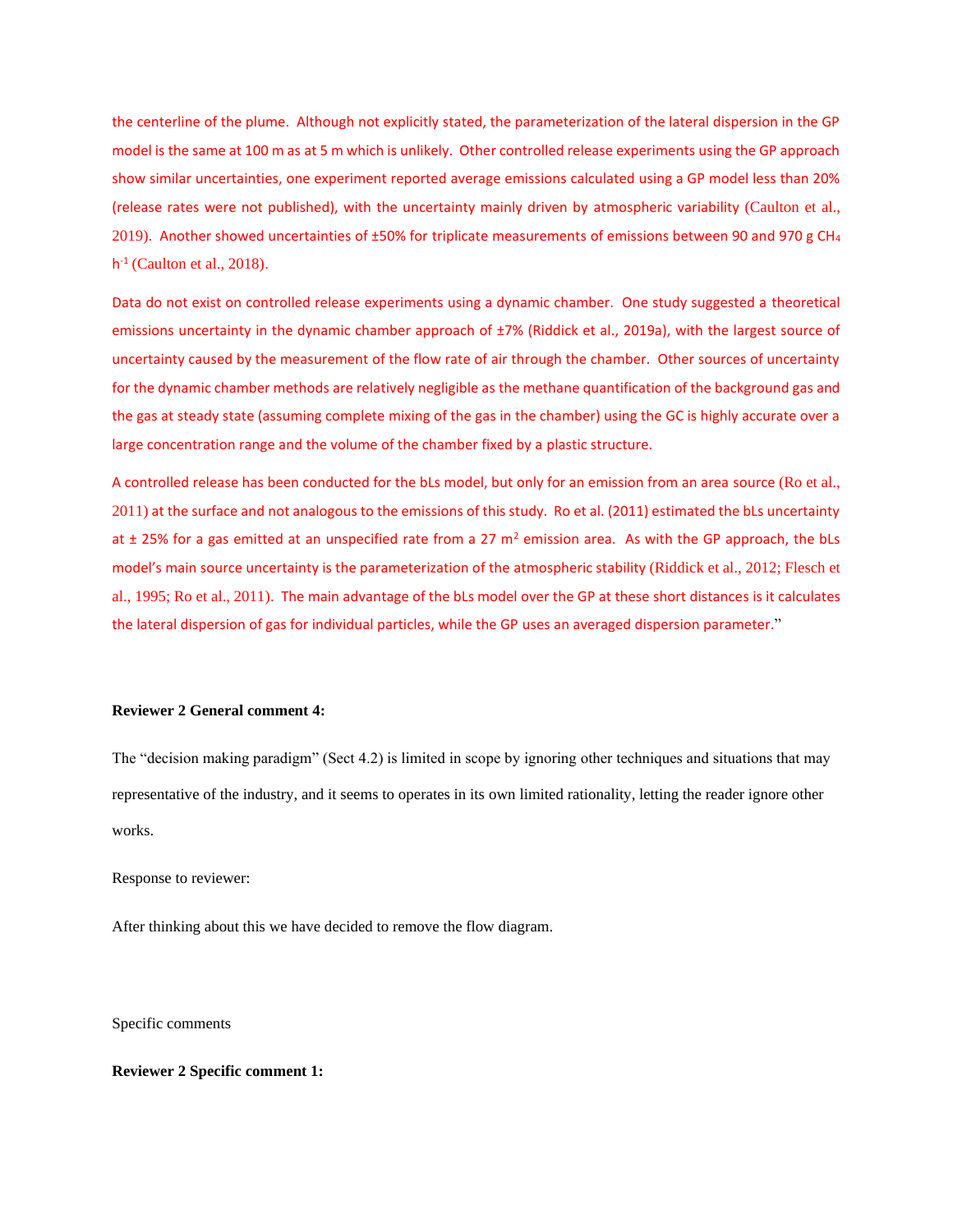L16: not only for 200 g/h.

Response to reviewer:

As suggested, have included the range of emissions.

Changes to the manuscript:

At L 16:

"for emissions of  $40$  to  $200$  g CH<sub>4</sub> h<sup>-1</sup>"

### **Reviewer 2 Specific comment 2:**

L29: why is this 200g/h threshold important? Is there a scientific rationale? Is it specifically representative of situations or technical challenges in the industry?

Response to reviewer:

From experience, it becomes difficult to work effectively in areas near NG emissions greater than 200 g CH<sub>4</sub> h<sup>-1</sup>. As a rule of thumb at this emission rate, we suggest access to areas closer than 10 m of the source be restricted. As most of the methods require access to the source, we considered this to be a sensible limit to emission and it is more than the upper limit to emissions measurements in the field. The maximum emission from unplugged and abandoned wells was measured at 177 g CH<sub>4</sub> h<sup>-1</sup> in West Virginia (Riddick et al., 2019a), 175 g CH<sub>4</sub> h<sup>-1</sup> in Pennsylvania (Pekney et al., 2018), 146 g CH<sub>4</sub> h<sup>-1</sup> across the US (Townsend-Small et al., 2016) and 35 g CH<sub>4</sub> h<sup>-1</sup> in the UK (Boothroyd et al., 2016).

Changes to the manuscript:

# At L59:

"From experience and the response of a 4-gas monitor, working close enough to measure emissions greater than 200 g CH<sub>4</sub> h<sup>-1</sup> for many of these methods (especially the chambers and Hi Flow) can be unsafe, therefore this study is limited to quantifying CH<sub>4</sub> emissions between the lowest flow METEC can produce (40 g CH<sub>4</sub> h<sup>-1</sup>) and the highest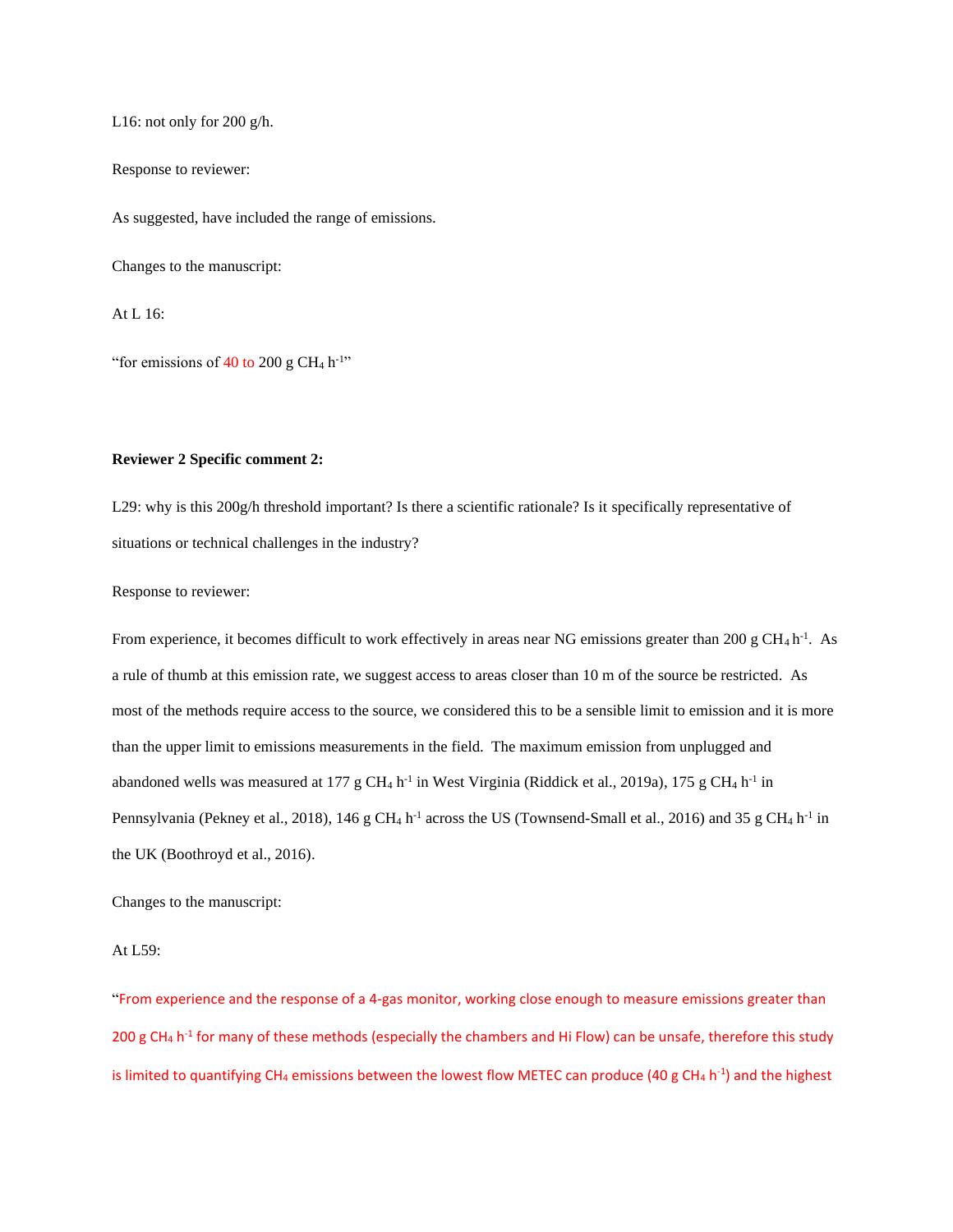flow we feel comfortable measuring with these methods (200 g CH<sub>4</sub> h<sup>-1</sup>). Putting these emission ranges into realword context, the maximum emission from unplugged and abandoned wells was measured at 177 g CH<sub>4</sub> h<sup>-1</sup> in West Virginia (Riddick et al., 2019a), 175 g CH<sub>4</sub> h<sup>-1</sup> in Pennsylvania (Pekney et al., 2018), 146 g CH<sub>4</sub> h<sup>-1</sup> across the US (Townsend-Small et al., 2016) and 35 g CH<sub>4</sub> h<sup>-1</sup> in the UK (Boothroyd et al., 2016). As most of the methods presented here require access to the source, we considered 200 g CH<sub>4</sub> h<sup>-1</sup> to be a sensible limit to the emission rate and is larger than the emissions observed by many previous studies. Therefore, the scope of this study is limited to estimating CH<sup>4</sup> emissions from a single point source that we would realistically be able to approach and measure, i.e. between 40 and 200 g CH<sub>4</sub> h<sup>-1</sup>."

# At L74:

"We add the caveat that we will only present data from measurement methodologies can be conducted safely, wearing PPE as regulated at the Colorado State University Methane Emissions Technology Evaluation Center (METEC) facility in Fort Collins, CO, USA (steel toe boot, FR overalls, hard hat, safety glasses and 4-gas monitor)."

### **Reviewer 2 Specific comment 3:**

L31-38: A number of techniques and approaches (FLIR, mass balance, tracer release, remote sensing…) are ignored in this study. Their existence and their absence here should be acknowledged and thoroughly commented. They may not be included in this study for some (presumably good) reasons?

As presented above, we have clearly stated that this is for measuring small above-ground point source emissions and particularly focusses on abandoned oil and gas wells. Other methods that the reviewer has listed below are simply not suitable for measuring emissions typical of the majority of abandoned wells. FLIR is not a quantification approach, mass balance could be used but I have never come across it being used to measure individual point sources, tracer release is a long a technically tricky approach and ill-suited to this sort of hit-and-run measurement approach, and remote sensing has typical detection limits of  $10+kg CH_4 h^{-1}$  for drones and  $100+kg CH_4 h^{-1}$  for aircraft and completely unsuitable.

Changes to the manuscript:

### At L52: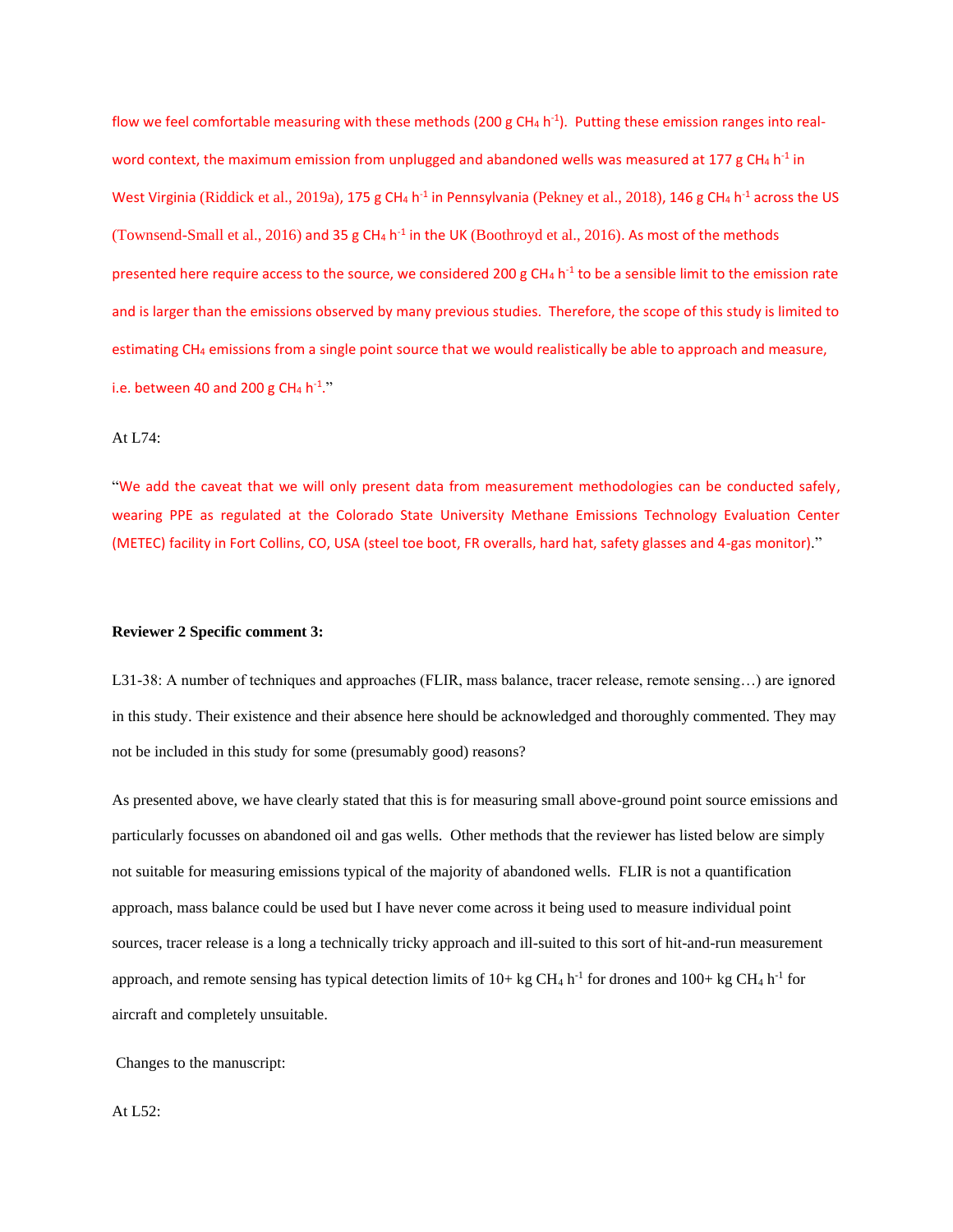"Other quantification methods are generally unsuitable for measuring emissions from abandoned wells. Infra-red cameras, such as FLIR cameras, cannot be used to quantify emission and have difficultly detecting plume smaller emissions (Zimmerle et al., 2020). Mass balance approaches are unlikely to detect the small and narrow plume from the abandoned well. Tracer release is technically demanding, takes a long time to make a single measurement and requires road access for measurement. Remote sensing has typical detection limits of  $10+ kg CH<sub>4</sub> h<sup>-1</sup>$  for aircraft (Duren et al., 2019),  $100+$  kg CH<sub>4</sub> h<sup>-1</sup> for satellites (Cooper et al., 2022) and unsuitable for these types of emission source. As such, these other quantification methods will not be investigated in this study."

## **Reviewer 2 Specific comment 4:**

L37: "despite the interest in developing methods": unclear

Response to reviewer:

Have reworded the sentence

Changes to the manuscript:

At L47:

"Emissions calculated using the majority of these methods have not been comprehensively compared using to controlled emission source rates."

# **Reviewer 2 Specific comment 5:**

L78: what is "total reflection of CH4 at the surface"?

Response to reviewer:

This reflects an amendment to the original Gaussian Plume model where gas reflected from the surface of the Earth is accounted for in the downwind plume.

Changes to the manuscript: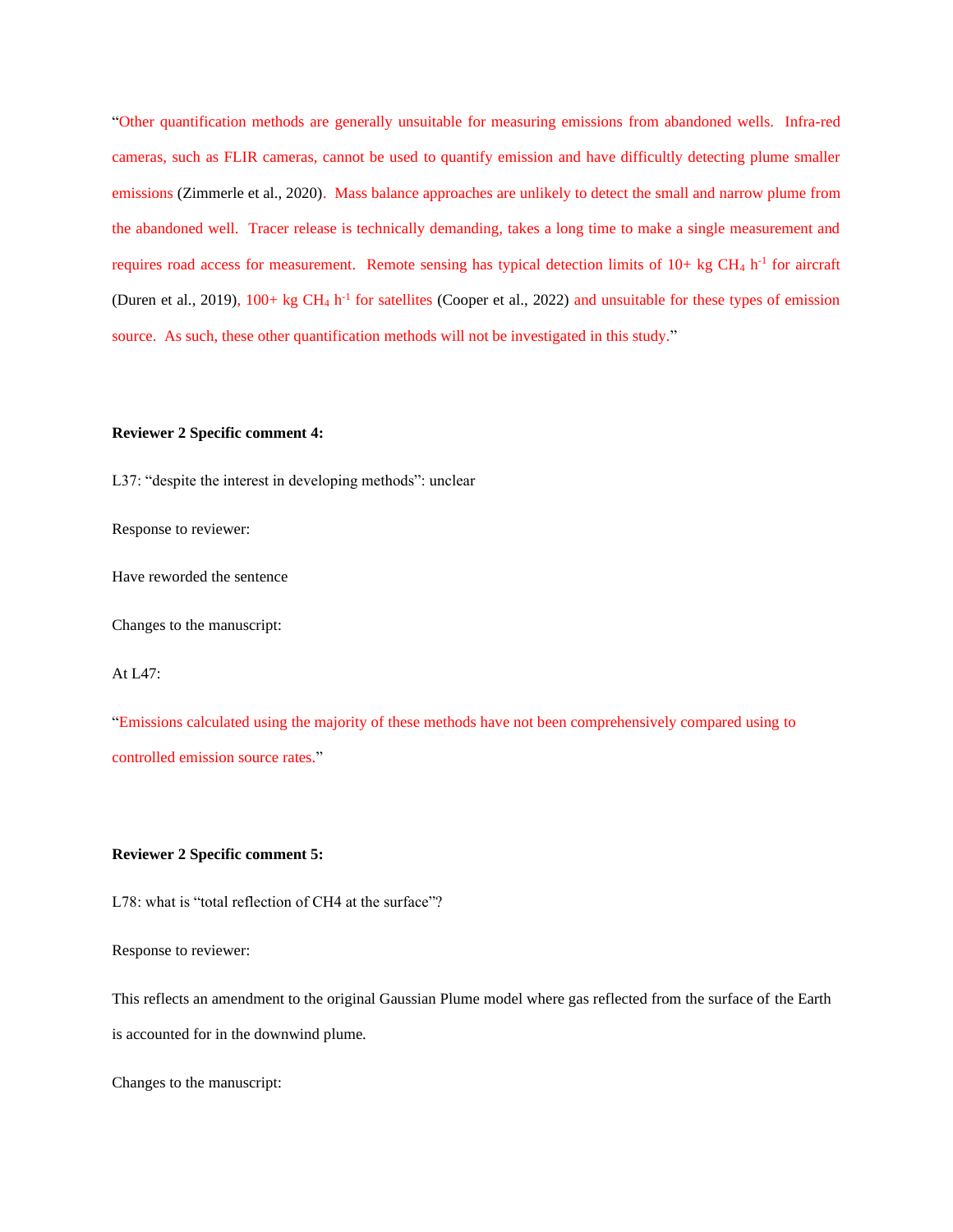# At L177:

"where gas reflected from the surface of the Earth is accounted for in the downwind plume."

## **Reviewer 2 Specific comment 6:**

L79: I would argue that mass balance is the simplest method, rather than GP.

Response to reviewer:

Fair enough, however, mass balance is generally not used for abandoned wells.

Changes to the manuscript:

At L179:

"considered here"

# **Reviewer 2 Specific comment 7:**

L81: perfect "gaussian" plumes are indeed seldom met in nature. But also it is rare to have lonely 'weak' plumes in an industrial setting, so the GP approach needs to account somehow for multiple sources.

Response to reviewer:

Yes, any background interference can be accounted for up upwind and downwind measurement. The exclusion of this was an oversight in the manuscript and should have been highlighted in the text. Here we define the enhancement as the difference between the downwind concentration and the background concentration measured upwind.

Changes to the manuscript:

At L171:

"enhancement"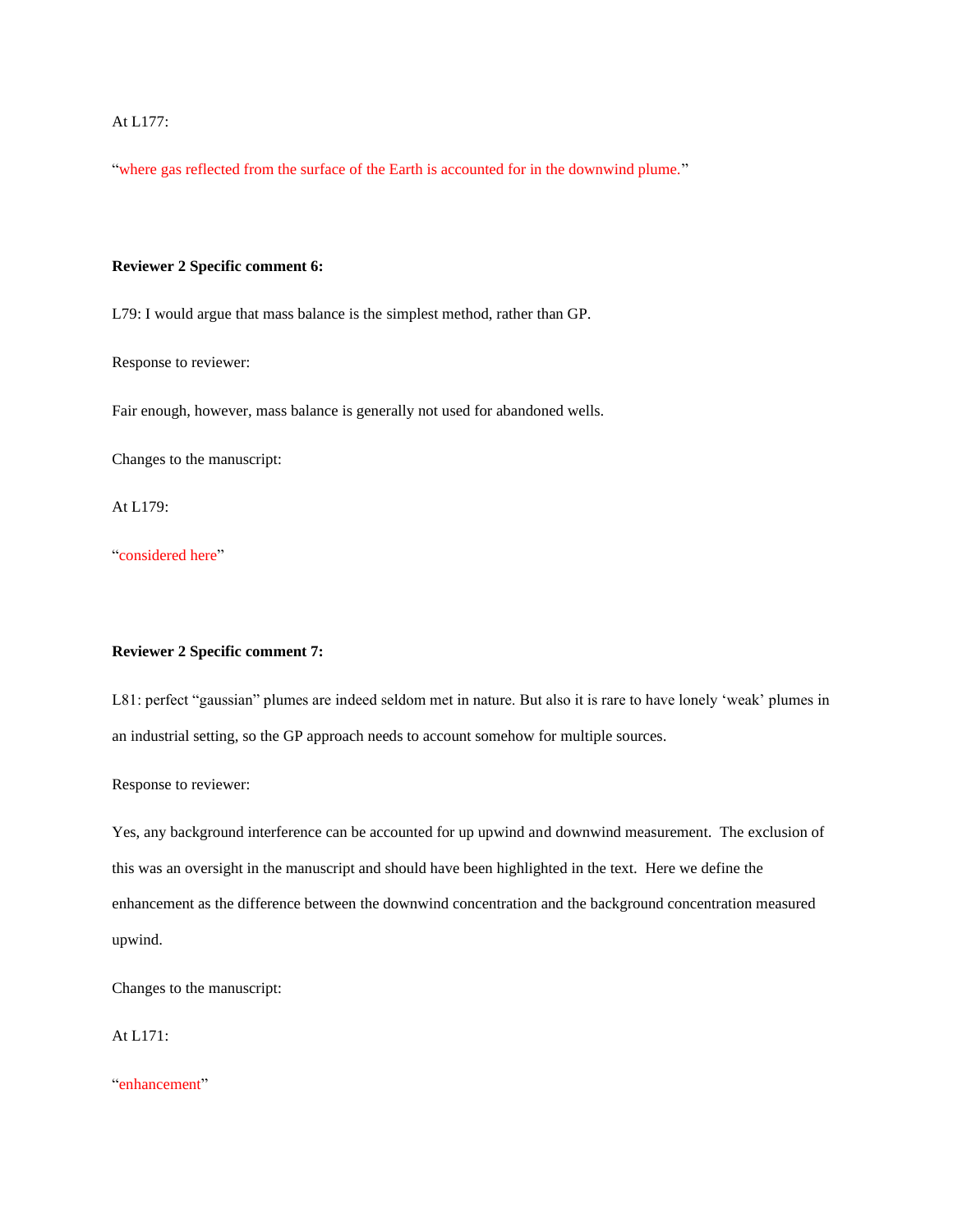### At L176:

"The enhancement is defined as the difference between the downwind concentration and the background concentration measured upwind."

## **Reviewer 2 Specific comment 8:**

L98: is it the same 38% uncertainty applicable for 4ug/h and 3kg/h?

Response to reviewer:

This is the major shortcoming of non-controlled release emission uncertainties and doesn't account for any variability in the emission size or variability in environmental conditions. This uncertainty was calculated as a desk based study and derived from the root of the sum of the individual sources of uncertainty squared.

Changes to the manuscript:

# At L47:

"Emissions calculated using the majority of these methods have not been comprehensively compared using to controlled emission source rates."

### **Reviewer 2 Specific comment 9:**

L102: if the 200g/h limit is for safety/practical reason, is it still useful in real life?

From experience, it becomes difficult to work effectively in areas near NG emissions greater than 200 g CH<sub>4</sub> h<sup>-1</sup>. As a rule of thumb at this emission rate, we suggest access to areas closer than 10 m of the source be restricted. As most of the methods require access to the source, we considered this to be a sensible limit to emission and it is more than the upper limit to emissions measurements in the field. The maximum emission from unplugged and abandoned wells was measured at 177 g CH<sub>4</sub> h<sup>-1</sup> in West Virginia (Riddick et al., 2019a), 175 g CH<sub>4</sub> h<sup>-1</sup> in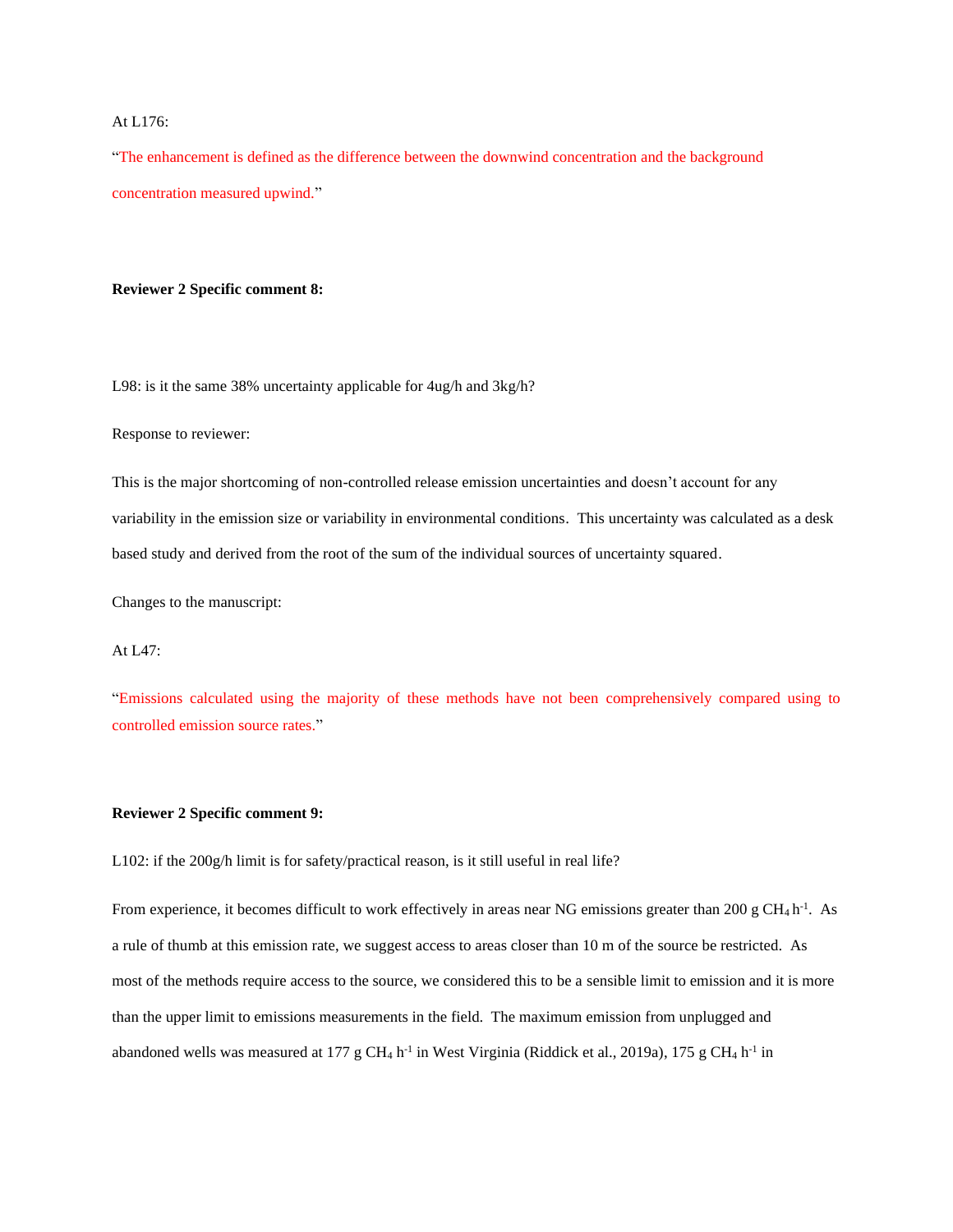Pennsylvania (Pekney et al., 2018), 146 g CH<sub>4</sub> h<sup>-1</sup> across the US (Townsend-Small et al., 2016) and 35 g CH<sub>4</sub> h<sup>-1</sup> in the UK (Boothroyd et al., 2016).

Changes to the manuscript:

At L59:

"From experience and the response of a 4-gas monitor, working close enough to measure emissions greater than 200 g CH<sub>4</sub> h<sup>-1</sup> for many of these methods (especially the chambers and Hi Flow) can be unsafe, therefore this study is limited to quantifying CH<sub>4</sub> emissions between the lowest flow METEC can produce (40 g CH<sub>4</sub> h<sup>-1</sup>) and the highest flow we feel comfortable measuring with these methods (200 g CH<sub>4</sub> h<sup>-1</sup>). Putting these emission ranges into realword context, the maximum emission from unplugged and abandoned wells was measured at 177 g CH<sub>4</sub> h<sup>-1</sup> in West Virginia (Riddick et al., 2019a), 175 g CH<sub>4</sub> h<sup>-1</sup> in Pennsylvania (Pekney et al., 2018), 146 g CH<sub>4</sub> h<sup>-1</sup> across the US (Townsend-Small et al., 2016) and 35 g  $CH_4$  h<sup>-1</sup> in the UK (Boothroyd et al., 2016). As most of the methods presented here require access to the source, we considered 200 g CH<sub>4</sub> h<sup>-1</sup> to be a sensible limit to the emission rate and is larger than the emissions observed by many previous studies. Therefore, the scope of this study is limited to estimating CH<sup>4</sup> emissions from a single point source that we would realistically be able to approach and measure, i.e. between 40 and 200 g CH<sub>4</sub> h<sup>-1</sup>."

## At L74:

"We add the caveat that we will only present data from measurement methodologies can be conducted safely, wearing PPE as regulated at the Colorado State University Methane Emissions Technology Evaluation Center (METEC) facility in Fort Collins, CO, USA (steel toe boot, FR overalls, hard hat, safety glasses and 4-gas monitor)."

### **Reviewer 2 Specific comment 10:**

L108: can you please then comment on what was done at leak rates higher than 200 g/h? What are the limitations to transfer these conclusions to smaller leak rates? Why should we care about leak rates below 200g/h?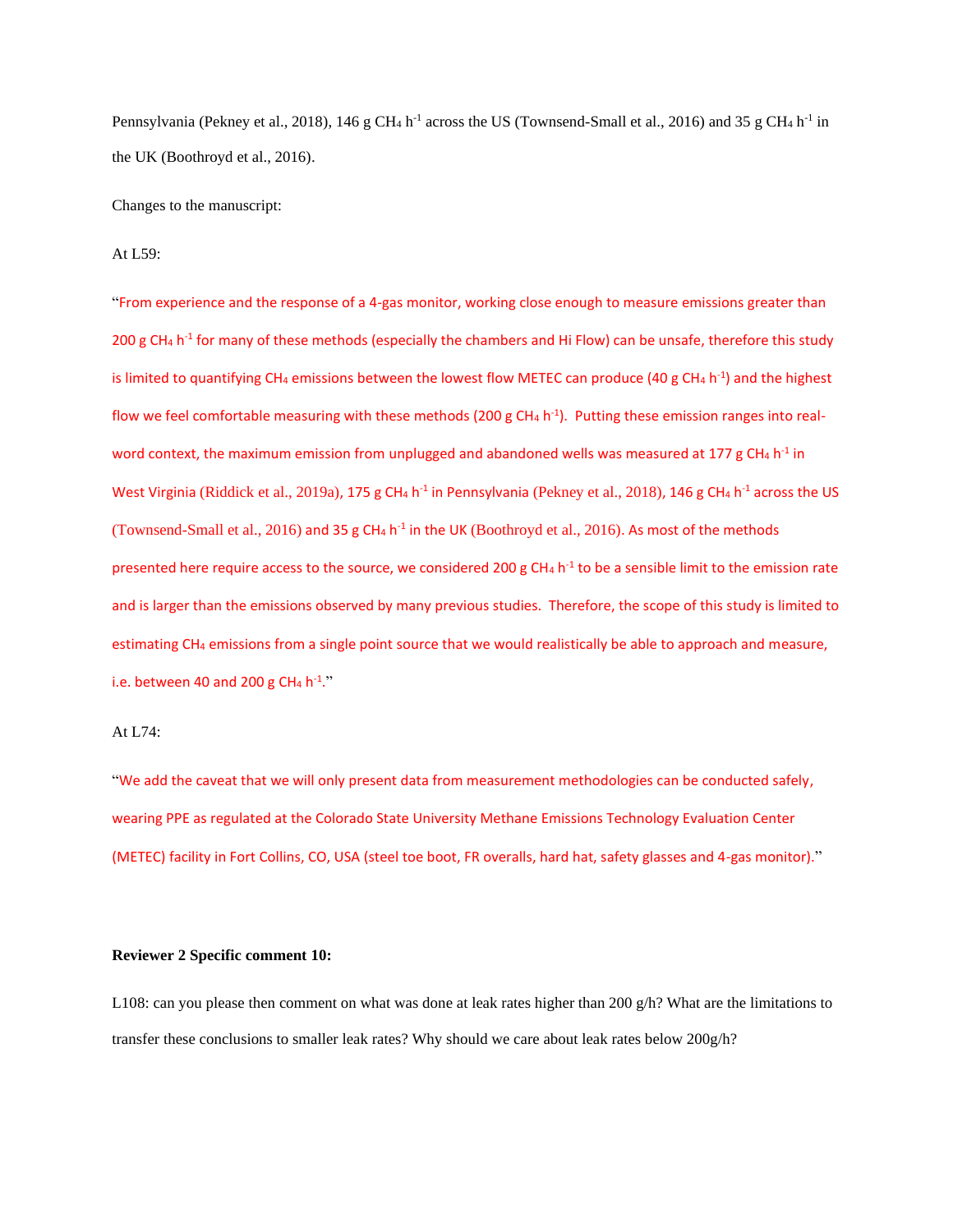Emissions of 200 g h<sup>-1</sup> are not insignificant and you know they are happening if you stand next to them. Typically emissions of this size would be measured using downwind techniques. From experience, it becomes difficult to work effectively in areas near NG emissions greater than 200 g  $CH_4 h^{-1}$ . As a rule of thumb at this emission rate, we suggest access to areas closer than 10 m of the source be restricted. As most of the methods require access to the source, we considered this to be a sensible limit to emission and it is more than the upper limit to emissions measurements in the field. The maximum emission from unplugged and abandoned wells was measured at 177 g  $CH_4$  h<sup>-1</sup> in West Virginia (Riddick et al., 2019a), 175 g CH<sub>4</sub> h<sup>-1</sup> in Pennsylvania (Pekney et al., 2018), 146 g CH<sub>4</sub> h<sup>-1</sup> across the US (Townsend-Small et al., 2016) and 35 g CH<sub>4</sub> h<sup>-1</sup> in the UK (Boothroyd et al., 2016).

Changes to the manuscript:

At L59:

"From experience and the response of a 4-gas monitor, working close enough to measure emissions greater than 200 g CH<sub>4</sub> h<sup>-1</sup> for many of these methods (especially the chambers and Hi Flow) can be unsafe, therefore this study is limited to quantifying CH<sub>4</sub> emissions between the lowest flow METEC can produce (40 g CH<sub>4</sub> h<sup>-1</sup>) and the highest flow we feel comfortable measuring with these methods (200 g CH<sub>4</sub> h<sup>-1</sup>). Putting these emission ranges into realword context, the maximum emission from unplugged and abandoned wells was measured at 177 g CH<sub>4</sub> h<sup>-1</sup> in West Virginia (Riddick et al., 2019a), 175 g CH<sub>4</sub> h<sup>-1</sup> in Pennsylvania (Pekney et al., 2018), 146 g CH<sub>4</sub> h<sup>-1</sup> across the US (Townsend-Small et al., 2016) and 35 g  $CH_4$  h<sup>-1</sup> in the UK (Boothroyd et al., 2016). As most of the methods presented here require access to the source, we considered 200 g CH<sub>4</sub> h<sup>-1</sup> to be a sensible limit to the emission rate and is larger than the emissions observed by many previous studies. Therefore, the scope of this study is limited to estimating CH<sup>4</sup> emissions from a single point source that we would realistically be able to approach and measure, i.e. between 40 and 200 g CH<sub>4</sub> h<sup>-1</sup>."

At L74:

"We add the caveat that we will only present data from measurement methodologies can be conducted safely, wearing PPE as regulated at the Colorado State University Methane Emissions Technology Evaluation Center (METEC) facility in Fort Collins, CO, USA (steel toe boot, FR overalls, hard hat, safety glasses and 4-gas monitor)."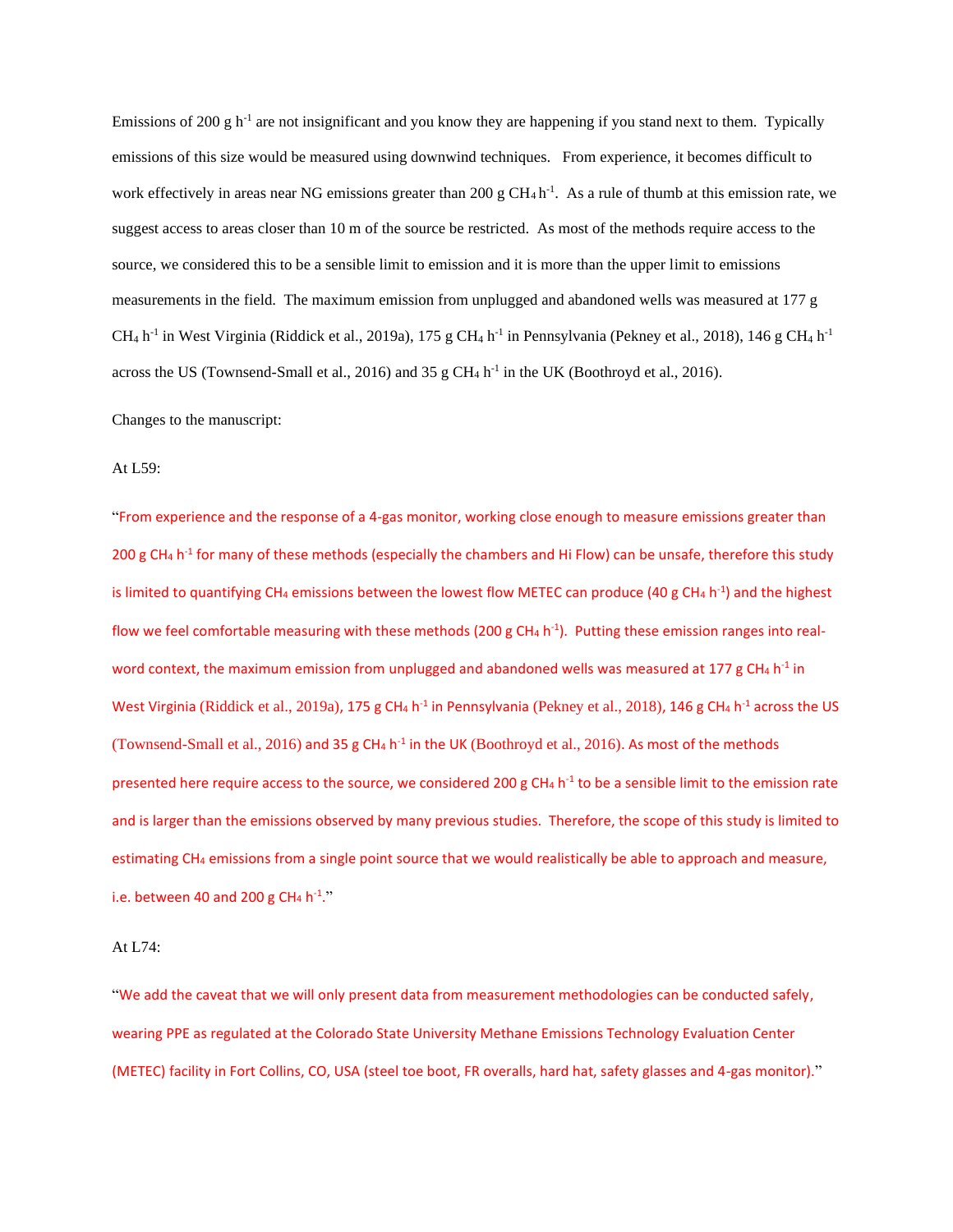### **Reviewer 2 Specific comment 11:**

L110: it seems that the section 2 repeat the method description from the introduction, or at least lists again each method. The text would be more fluid and logical if all method description (including Eqs 1-5) are into the Method section and the introduction then focuses more strongly on state of the art, context and research questions.

Response to reviewer:

As suggested have moved introduction to the methods section

#### **Reviewer 2 Specific comment 12:**

L117: what are the uncertainties associated to the release rate (for example from the mass flow controllers)? How long does the releases last? What is the shape of the injection exhaust/outlet? Is there any attempt to reproduce a 'diffusive' exhaust? Or to control the gas exhaust velocity?

Response to reviewer:

At the METEC site, compressed natural gas, with methane compositions ranging from 85 to 95%vol, is supplied from two 145 L cylinders. Flown rates are controlled using a pressure regulator and precision orifices. A point source is considered to be an emission from an aperture. In this case, the hole was a 6mm diameter tube. We have included this detail in the methods section.

Changes to the manuscript:

### At L86:

"(diameter 6 mm)"

## At L82

"At the METEC site, compressed natural gas, with methane compositions ranging from 85 to 95%vol, is supplied from two 145 L cylinders and flow rates controlled using a pressure regulator and precision orifices."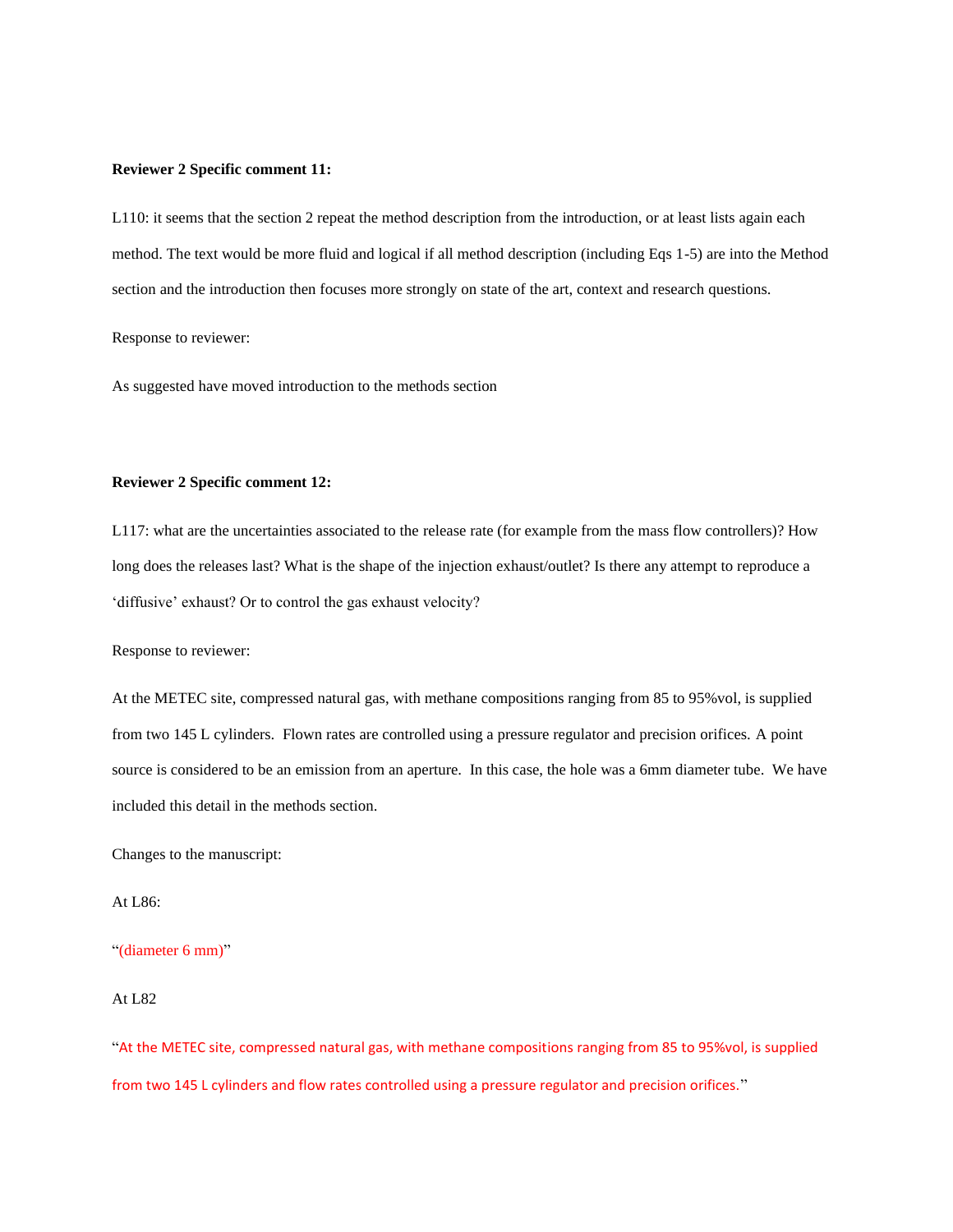### **Reviewer 2 Specific comment 13:**

L122: how long is the calibration? How precise is the gas standard?

Response to reviewer: The calibration takes the same time as a sample to run through the  $GC \sim 20$  minutes. The gas sample accuracy is rated at  $\pm$  5%.

Changes to the manuscript:

At L93

"(accuracy of standard ± 5%)"

# **Reviewer 2 Specific comment 14:**

L127: how well do we expect the air inside the chamber to be mixed with the fan?

Response to reviewer:

We expect the air to be completely mixed, this is a major source of uncertainty with the statice chamber.

Changes to the manuscript:

L103:

"A fan was secured inside the chamber and used to circulate the air following the method of (Riddick et al. 2019a) to ensure the air inside the chamber was fully mixed."

# **Reviewer 2 Specific comment 15:**

L128 how is the air sample drawn?

Response to reviewer: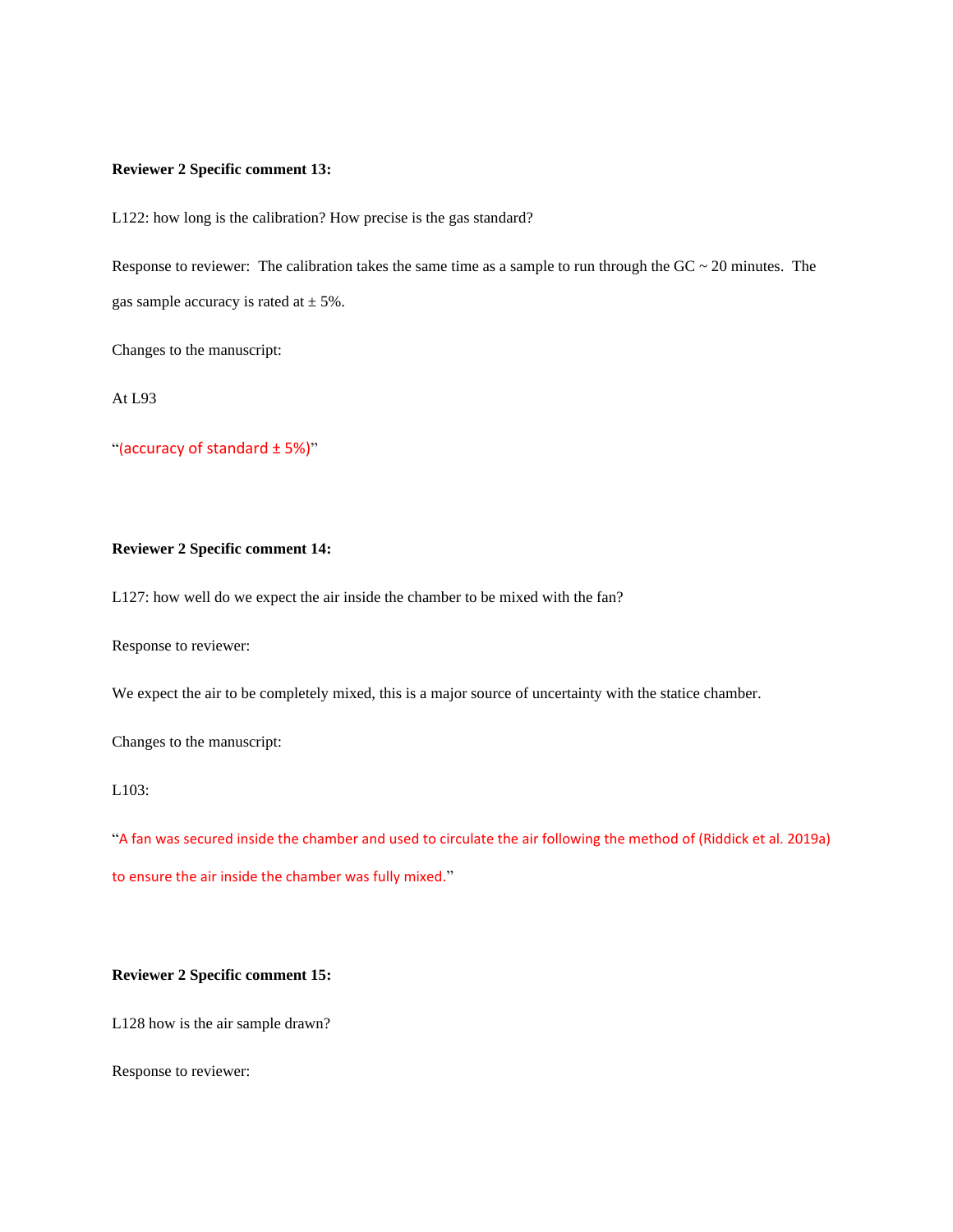Using a gas syringe.

Changes to the manuscript:

L106:

"When the chamber is sealed with the ground, following Riddick et al. (2019a), an air sample is drawn using a gas syringe."

# **Reviewer 2 Specific comment 16:**

L134: why zero wind condition and not "wind speed below X m/s"? can you elaborate on this serious limitation?

Response to reviewer:

"zero wind conditions" was used to represent the absence of wind (which happens often at METEC). During any wind the chamber acted as a sail, smaller chambers are better in the wind but more dangerous as they fill with gas quickly.

Changes to the manuscript:

At L113:

"During any wind the chamber acted as a sail and larger chamber lifted from the ground, therefore, smaller chambers are better in the wind but quickly fill with gas making measurement difficult."

## **Reviewer 2 Specific comment 17:**

L165: at what height is the gas scooter measurement made? Was any attempt made to measure CH4 across the plume (cross wind) to confirm the gaussian shape of the plume? If not, why?

Response to reviewer: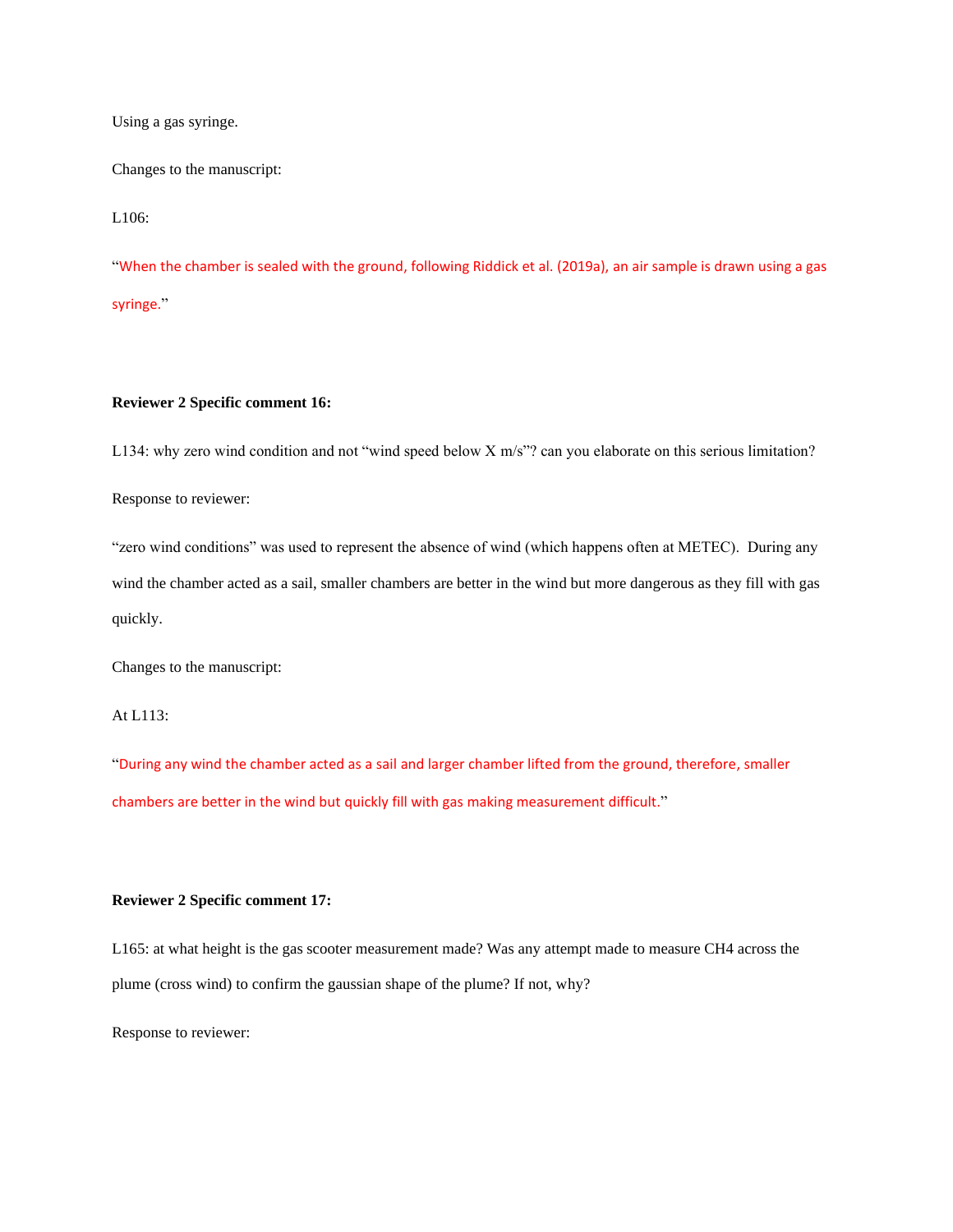1.5 m. Measuring the shape and size of a plume is non-trivial even in neutral atmospheric stability conditions and difficult to do with plumes as small as presented here as very small changes in wind direction will change the plume. The aim here was to measure the time averaged concentration at a point downwind of the plume.

### **Reviewer 2 Specific comment 18:**

L178: What is the impact of very small distance (5m) on the accuracy – does the model have a lower limit? Also measurements at 5m downwind suggest that relatively close access (and at the same height AGL) is possible, this should be acknowledged (also in Table 1).

Response to reviewer:

The model does not technically have any minimum limiting caveats about distance.

Changes to the manuscript:

At L192:

"Here, it assumed that the experiments are conducted as close as possible to the source without direct access to the emission point."

Table 1 caption

"(Y denotes having permission to touch/enclose the emission point and N denotes experiments are conducted as close as possible to the source without direct access)"

## **Reviewer 2 Specific comment 19:**

L195 and following: why not automate chamber opening to avoid explosive limit? This should be easily done in a commercial context, and acknowledged in the discussion.

Response to reviewer: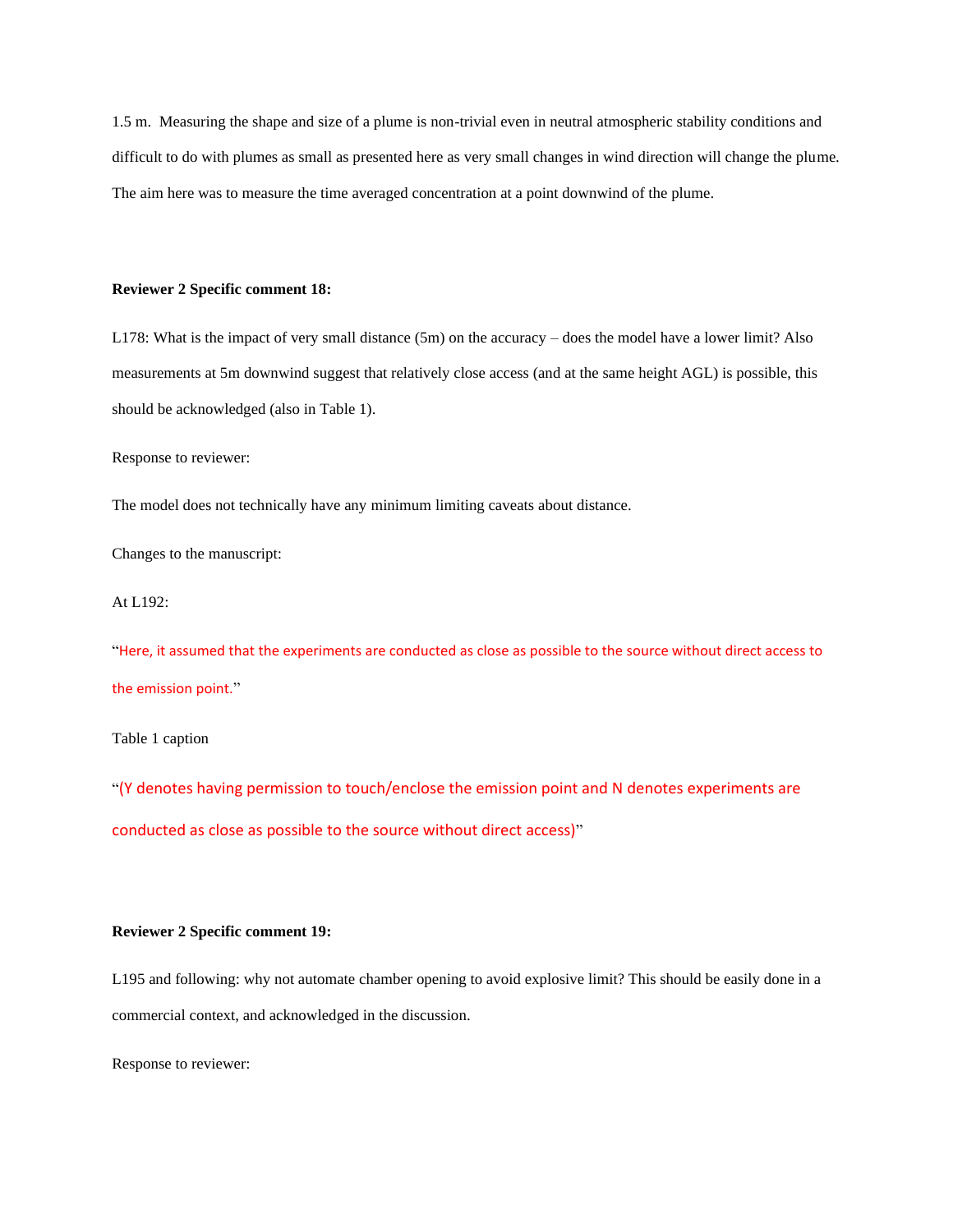This could be done, but the chamber is still collecting an unknown composition of gas. The automation of a chamber then takes away the operator's control of when this is released. The operator taking an unnecessary risk unless they are wearing self-contained breathing apparatus.

Changes to the manuscript:

## At L257:

"The static chamber could be automated to release gas when CH<sub>4</sub> concentration inside the chamber approaches LEL to prevent chamber becoming explosive. The major shortcoming of this strategy is that the automation of a chamber takes away the operator's control of when gas is released, which could happen at an inconvenient during measurement. If an automated system is used for collecting gas of unknown composition self-contained breathing apparatus should be worn."

## **Reviewer 2 Specific comment 20:**

L227: the accuracy of the single "snapshot" becomes irrelevant once 3 repeat measurements are available for the release. Accuracy and precision derived from 3 points supersede the single measurement discrepancy as informative numbers.

### Response to reviewer:

We acknowledge this may be of limited interest and have removed the section and have discussed A<sub>r</sub>.

Changes to manuscript

## At L317:

"Both the dynamic chamber ( $A_r$  = -10%, -8%, -10% at emission rates of 40, 100 and 200 g CH<sub>4</sub> h<sup>-1</sup>, respectively) and Hi Flow (*A<sup>r</sup>* = -18%, -16%, -18%) repeatedly underestimate the emission, but the dynamic chamber is the most accurate for measurement. For the far field methods, the bLs method underestimated emissions (*A<sup>r</sup>* = +6%, -6%, - 7%) while the GP method significantly overestimated the emissions ( $A<sub>r</sub>$  = +86%, +57%, +29%) despite using the same meteorological and concentration data as input. These findings are consistent with another study (Bonifacio et al., 2013), however, this is the first study that has compared both to a known emission rate. In all cases the accuracy in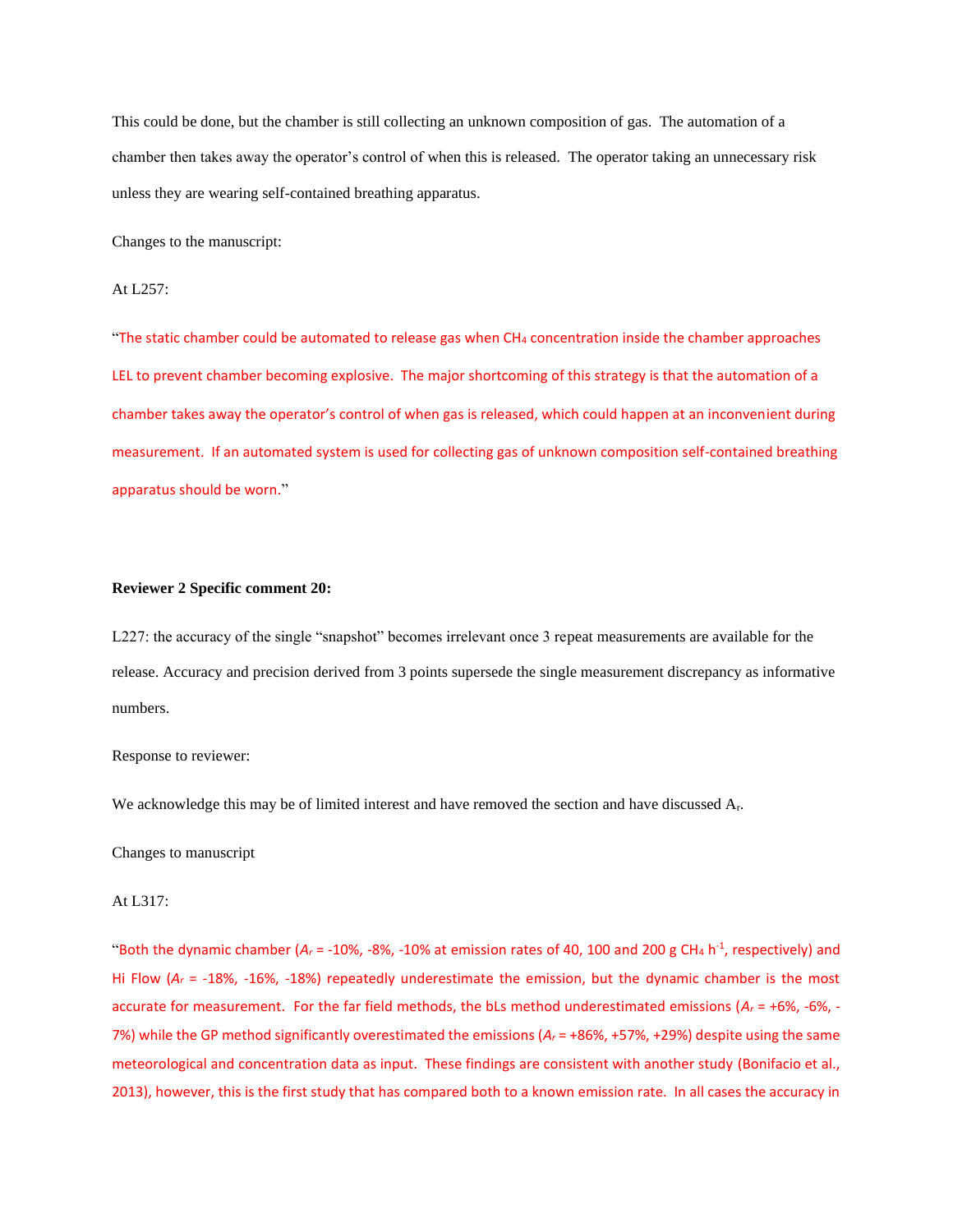the emission estimate increased with emission rate apart from the Hi Flow. The Bacharach Hi Flow system is designed to measure emission from 50 g CH<sub>4</sub> h<sup>-1</sup> to 9 kg CH<sub>4</sub> h<sup>-1</sup> to an accuracy of  $\pm$  10%. All flow rates presented here are at the lowest range that the Hi Flow can measure and it is likely that the uncertainty in the systems sensors that measures between 40 and 400 g CH<sub>4</sub> h<sup>-1</sup> is of negligible difference.

The method that improves the most as the emission rate increases is the GP method, where accuracy increases from +87% to +29% as the emission rate increased from 40 to 200 g CH<sub>4</sub> h<sup>-1</sup>. This improvement in emission is likely caused by the increased size of the plume and the ability of GP model to parameterize the concentration at distances from the centerline of the plume. Although not explicitly stated, the parameterization of the lateral dispersion in the GP model is the same at 100 m as at 5 m which is unlikely. Other controlled release experiments using the GP approach show similar uncertainties, one experiment reported average emissions calculated using a GP model less than 20% (release rates were not published), with the uncertainty mainly driven by atmospheric variability (Caulton et al., 2019). Another showed uncertainties of ±50% for triplicate measurements of emissions between 90 and 970 g CH<sup>4</sup> h -1 (Caulton et al., 2018).

Data do not exist on controlled release experiments using a dynamic chamber. One study suggested a theoretical emissions uncertainty in the dynamic chamber approach of ±7% (Riddick et al., 2019a), with the largest source of uncertainty caused by the measurement of the flow rate of air through the chamber. Other sources of uncertainty for the dynamic chamber methods are relatively negligible as the methane quantification of the background gas and the gas at steady state (assuming complete mixing of the gas in the chamber) using the GC is highly accurate over a large concentration range and the volume of the chamber fixed by a plastic structure.

A controlled release has been conducted for the bLs model, but only for an emission from an area source (Ro et al., 2011) at the surface and not analogous to the emissions of this study. Ro et al. (2011) estimated the bLs uncertainty at  $\pm$  25% for a gas emitted at an unspecified rate from a 27 m<sup>2</sup> emission area. As with the GP approach, the bLs model's main source uncertainty is the parameterization of the atmospheric stability (Riddick et al., 2012; Flesch et al., 1995; Ro et al., 2011). The main advantage of the bLs model over the GP at these short distances is it calculates the lateral dispersion of gas for individual particles, while the GP uses an averaged dispersion parameter."

### **Reviewer 2 Specific comment 21:**

L232: abs(A) "decreases": this is not confirmed in Fig 2b. can you please explain where this comes from?

Response to reviewer:

Have removed the section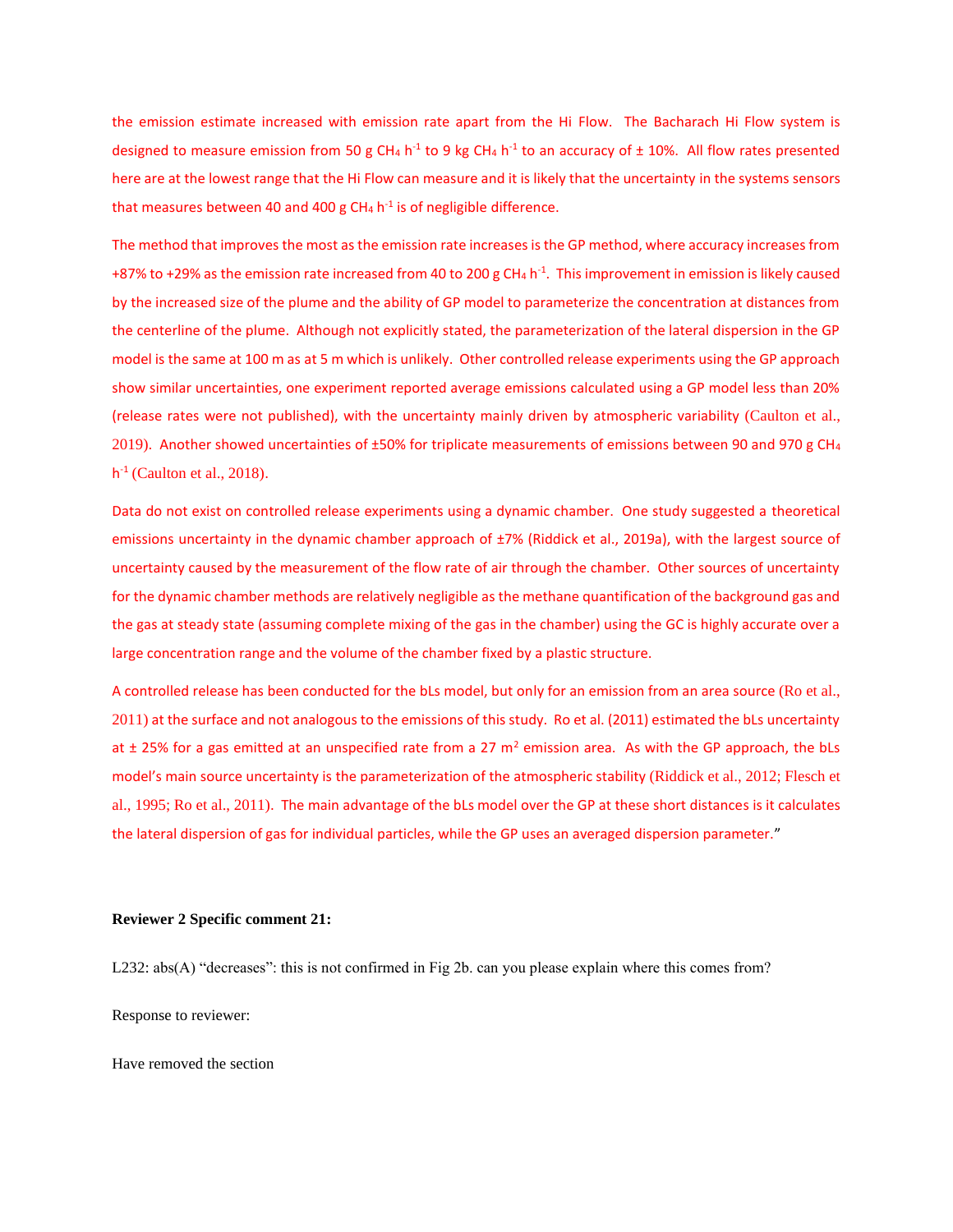### **Reviewer 2 Specific comment 22:**

L242: please quantify "generally"

Response to reviewer:

Have removed the sentence

### **Reviewer 2 Specific comment 23:**

L245: Ar>A : to me this is meaningless. It just means that there was some luck in the first value, and therefore it carries little sense to report A once you have Ar.

Response to reviewer:

As suggested, have removed the sentence.

## **Reviewer 2 Specific comment 24:**

L251: This is expected and may be seen as trivial. On the opposite, what is surprising is when it is not the case. Why does SD for some techniques increase with increasing emission rate?

Response to reviewer:

Have added text to discuss the S.D.

Changes to the manuscript:

## At L357:

"The emission estimates quantified using direct methods, dynamic chamber and Hi Flow sampler, have a lower S.D. than the far-field methods (Figure 2B). The S.D. of direct measurement methods remain relatively constant for emissions between 40 and 200 g CH<sub>4</sub> h<sup>-1</sup> and reflects the relative simplicity of the methods. Assuming all other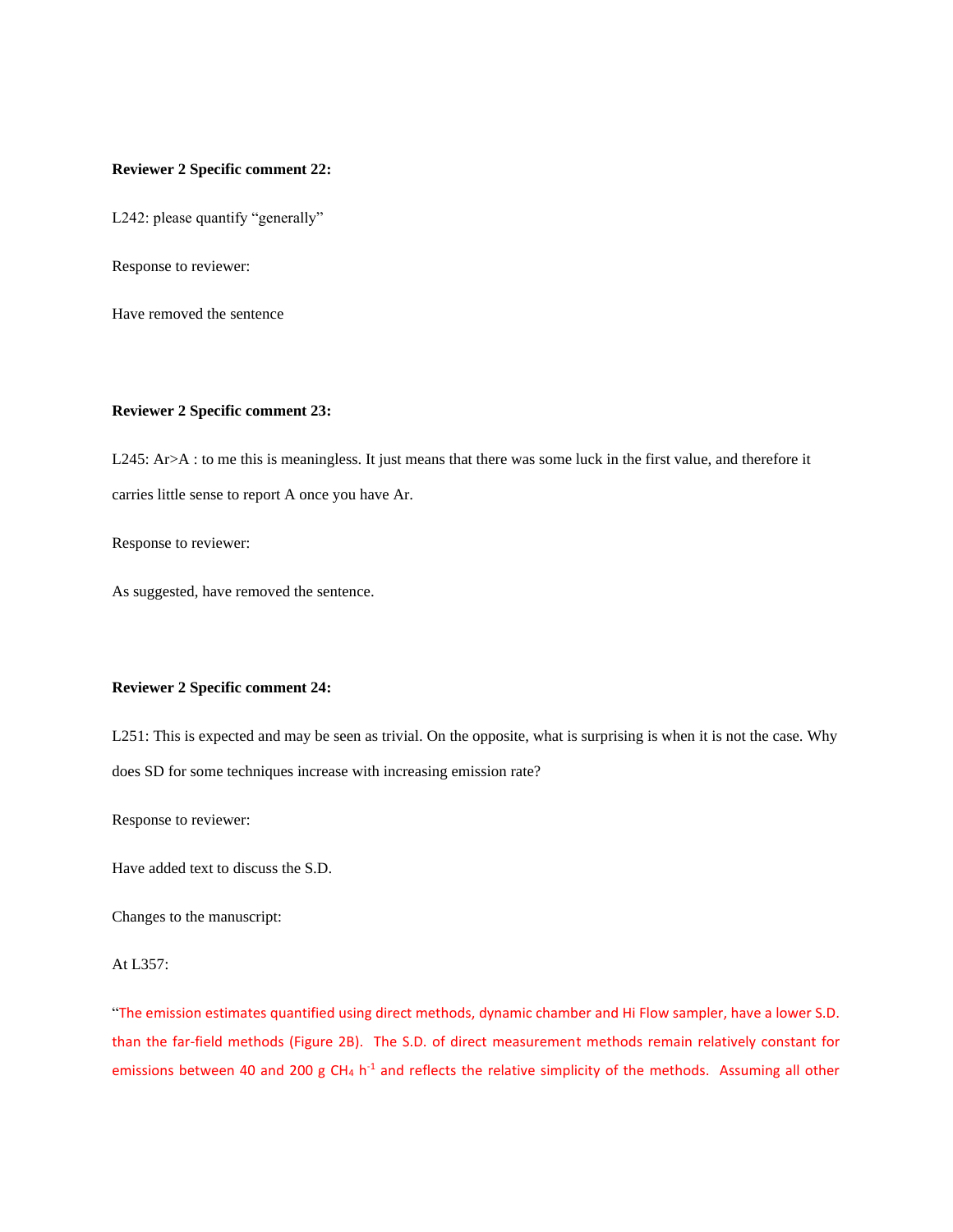parameters are measured correctly, for direct methods the variability in emission estimate is a function of how well the CH<sup>4</sup> is mixed into the air in the chamber during the measurement.

Variability in the far field emission estimates is much larger an reflects the relative complexity of inferring emissions. Variability in wind speed, wind direction and atmospheric stability over the 20-minute averaging period are likely to propagate through to large variability in the emission estimate. It may be reasonable to suggest that the variability in bLs calculated emission less than for the GP method because of the added parametrization available (roughness length and gas species). In summary, the penalty of downwind measurement is a higher uncertainty in individual measurements, but this appear to be corrected for by the bLs model through repeat measurements where uncertainty is corrected for by the stochastic nature of particle movement modelling."

### **Reviewer 2 Specific comment 25:**

Fig.3 in my opinion would deserve further comments and discussion.

Response to reviewer:

Have moved Figure to become Figure 2B, as suggested, and added text to discuss.

Changes to the manuscript:

#### At L346:

"The emission estimates quantified using direct methods, dynamic chamber and Hi Flow sampler, have a lower S.D. than the far-field methods (Figure 2B). The S.D. of direct measurement methods remain relatively constant for emissions between 40 and 200 g CH<sub>4</sub> h<sup>-1</sup> and reflects the relative simplicity of the methods. Assuming all other parameters are measured correctly, for direct methods the variability in emission estimate is a function of how well the CH<sup>4</sup> is mixed into the air in the chamber during the measurement.

Variability in the far field emission estimates is much larger an reflects the relative complexity of inferring emissions. Variability in wind speed, wind direction and atmospheric stability over the 20-minute averaging period are likely to propagate through to large variability in the emission estimate. It may be reasonable to suggest that the variability in bLs calculated emission less than for the GP method because of the added parametrization available (roughness length and gas species). In summary, the penalty of downwind measurement is a higher uncertainty in individual measurements, but this appear to be corrected for by the bLs model through repeat measurements where uncertainty is corrected for by the stochastic nature of particle movement modelling."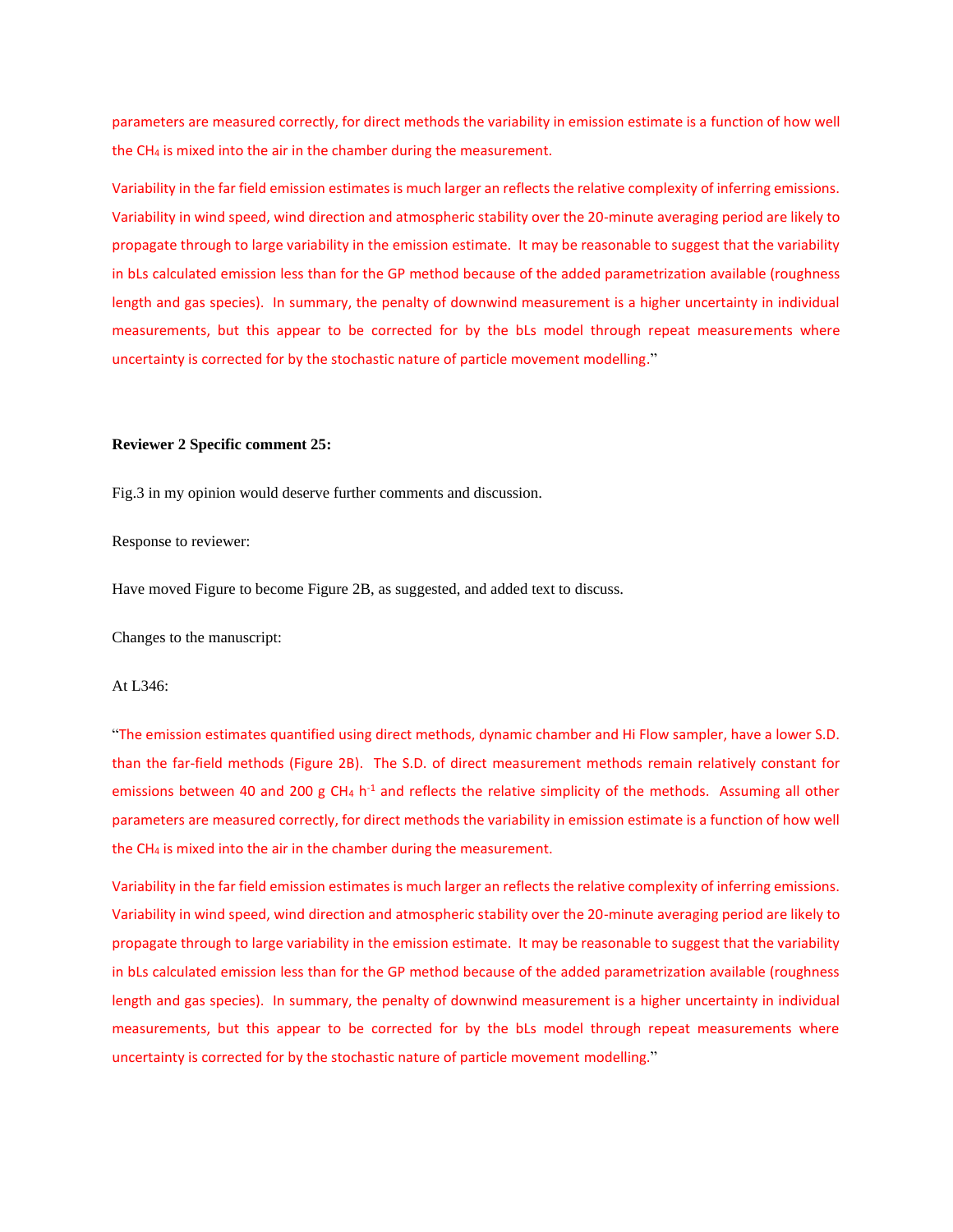### **Reviewer 2 Specific comment 26:**

L265: Which technique has the lowest A is relatively unimportant when Ar is available. Ar>A is also fairly trivial from a very general perspective.

Response to reviewer:

As suggested, have removed the sentence.

### **Reviewer 2 Specific comment 27:**

L280-283: These sentences are vague, complicated. There seems to be a confusion between the site scale uncertainty and the single GP uncertainty. Could you please clarify in terms of separating biases and random errors? (and all methods here seem to have consistent biases). Did you make any attempt to look at uncertainty budget in the different methods, the GP in particular, including the choice of stability class? Does it match with the 3-point accuracy?

Response to reviewer:

We have added to this section to investigate the causes of the inaccuracy of the GP model.

Changes to the manuscript:

## At L363:

"It is, however, concerning that many of the methods show a bias in measurement results and in particular the GP model (Figure 3). In most studies, it is assumed that in taking multiple measurements the average uncertainty will be reduced to an aggregate, unbiased emission estimate. Taking the GP emission estimates as an example, the individual calculated emissions are all overestimates of the true emission, therefore, suggesting a fundamental shortcoming in the method (Figure 3). These measurements were taking four days apart in similar environmental conditions (all PGSC C) with wind direction being the only difference between measurements, which can be seen from the correlation between the uncertainty and horizontal distance from plume center (Figure 3B). As mentioned above, it is likely that this is due to the lateral dispersion in the GP approach being parametrized incorrectly, i.e. using values that were defined for distances of 100 m. This suggests that using the GP approach for distances less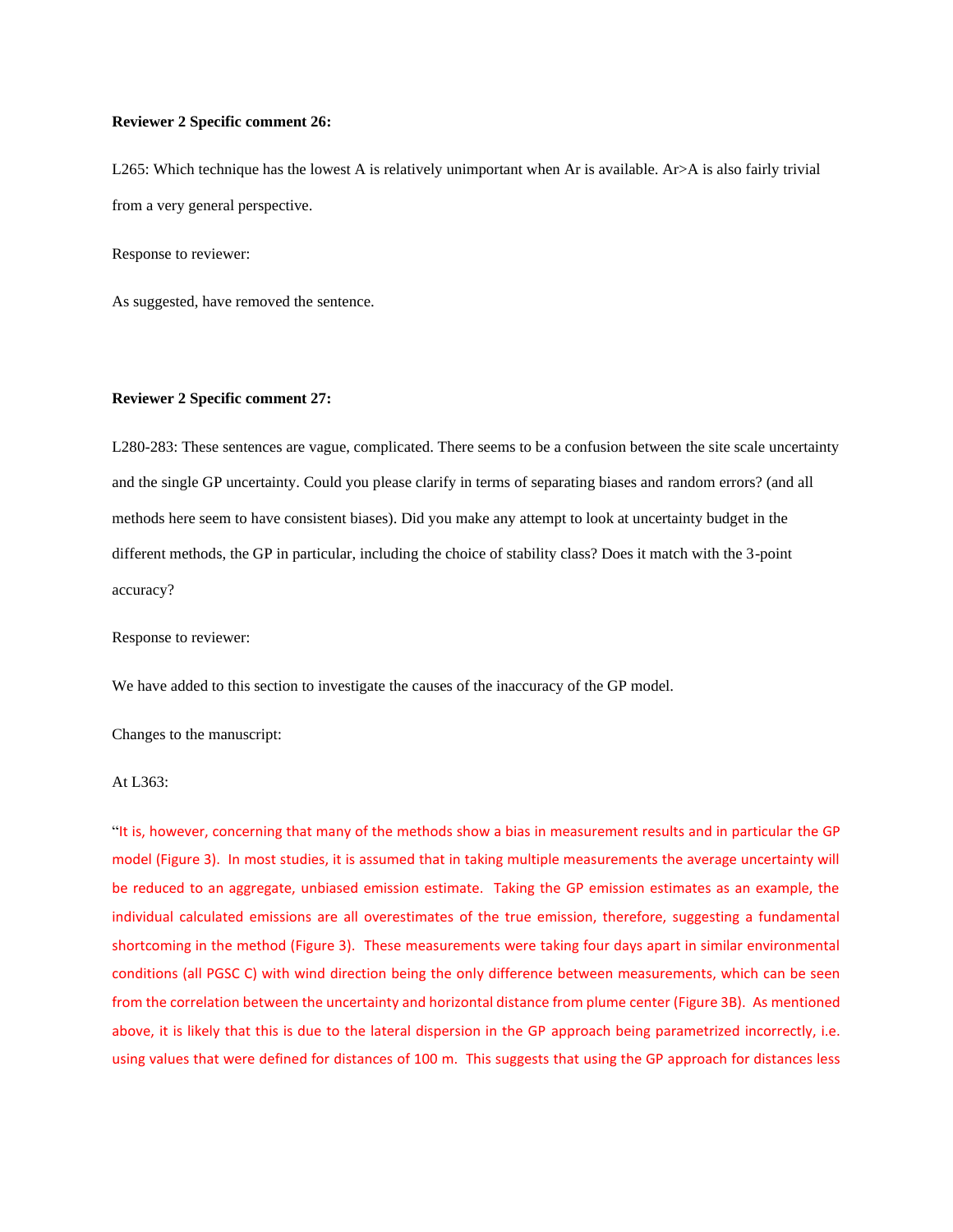than 100 m, it is not correct to assume that repeat measurements will remove bias in the calculated average emission."

### **Reviewer 2 Specific comment 28:**

L293-294: Can you please explain the "meaning and balance" and provide examples of studies that "present unexpected findings"?

Response to reviewer:

Have removed this sentence

# **Reviewer 2 Specific comment 29:**

Fig. 4: other parameters/selectors would be useful but are ignored in this study: is the source buried? What is the source intensity? Did you perform a source detection prior to quantification? Some techniques are missing; as such, the value of this diagram is very poor for decision making, although the idea is good.

Response to reviewer

On reflection we have decided to remove the decision making flow chart.

Editorial comments

## **Reviewer 2 Editorial comment 1:**

L21: GP: expand acronym

Changes to the manuscript:

At L 11:

" $(GP)$ "